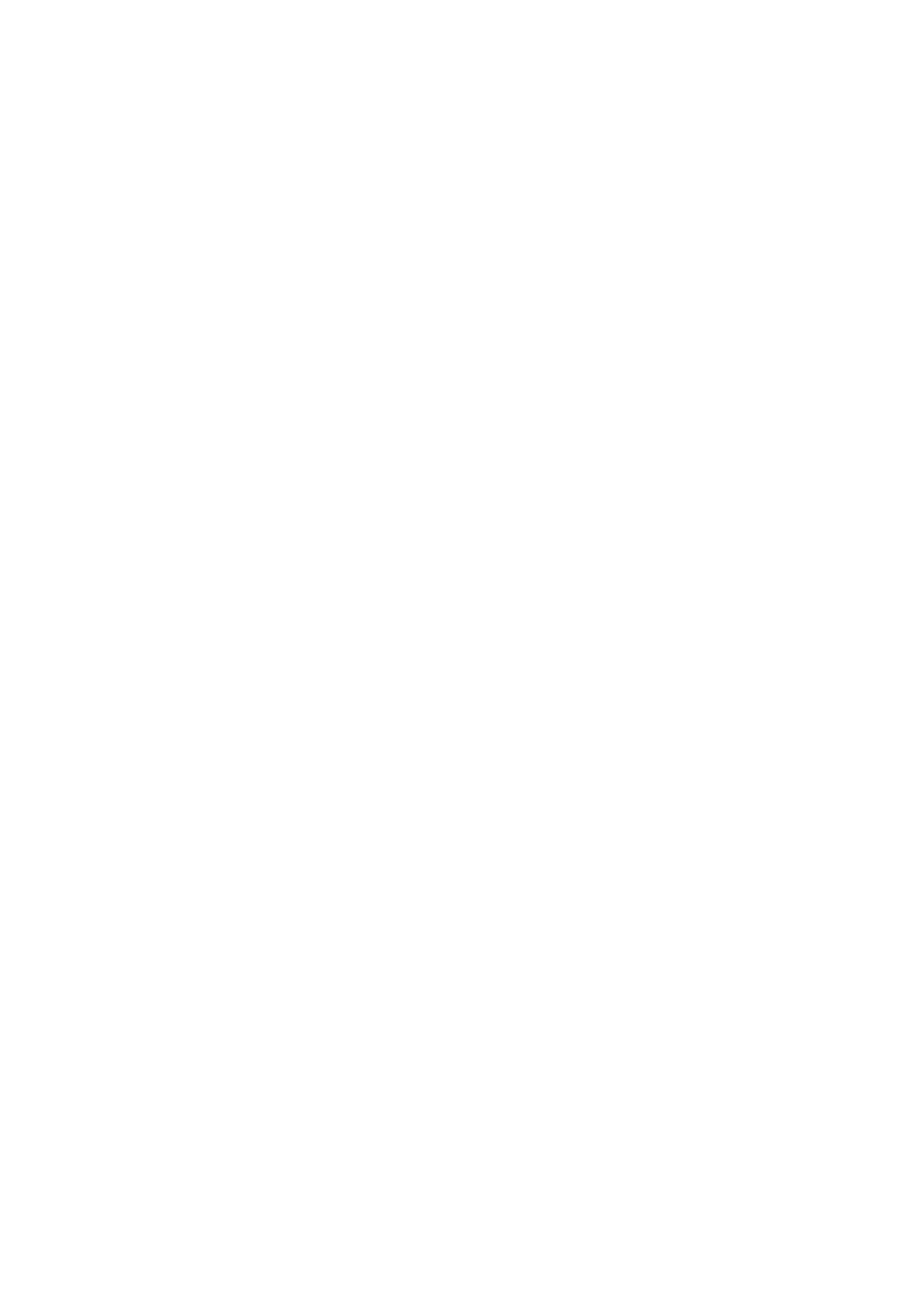## **EUROPEAN UNIVERSITY INSTITUTE, FLORENCE ACADEMY OF EUROPEAN LAW**

*Codes of Conduct for Private Military and Security Companies: The State of Self-regulation in the Industry* 

**CARSTEN HOPPE AND OTTAVIO QUIRICO**

EUI Working Paper **AEL** 2009/28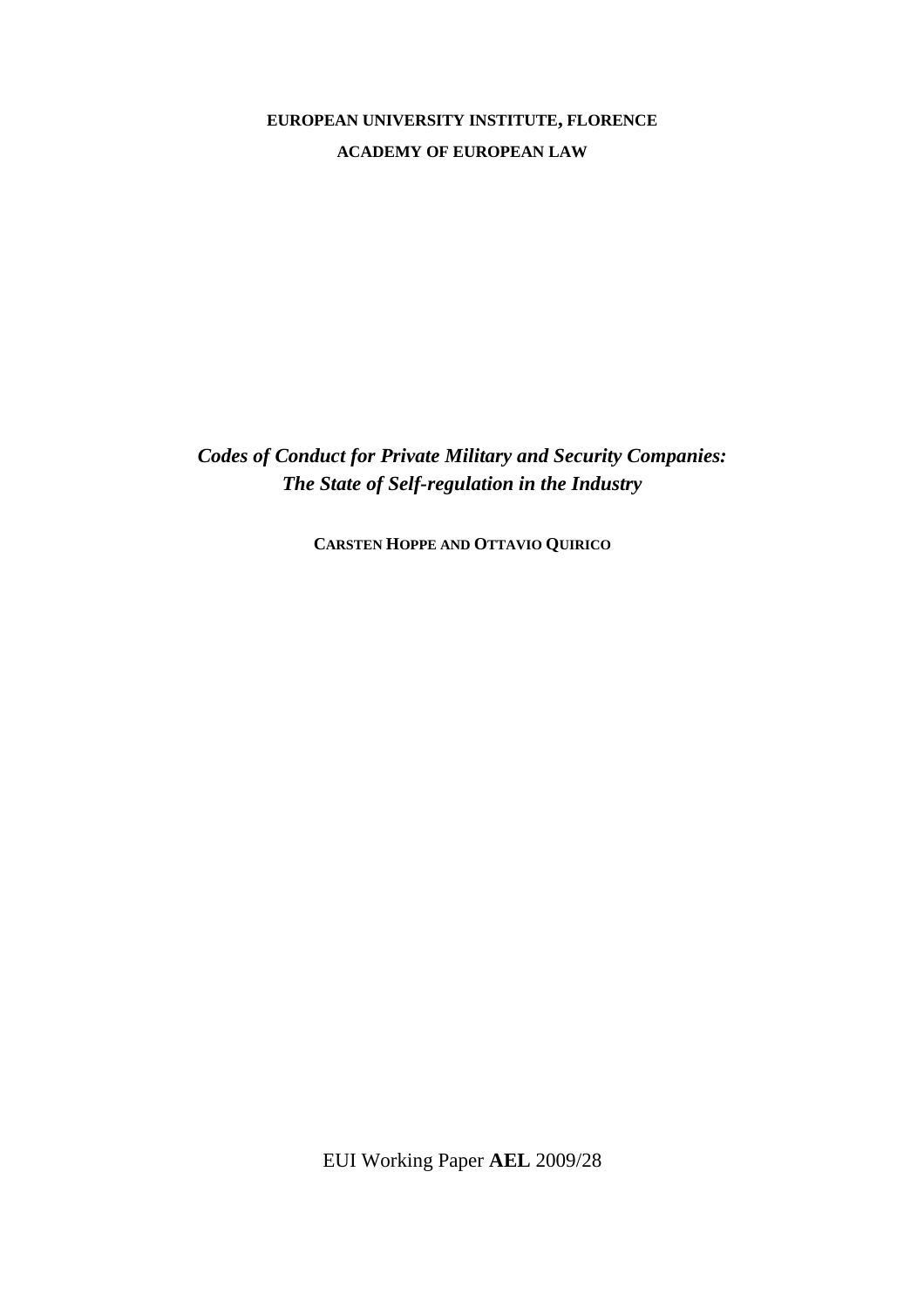This text may be downloaded for personal research purposes only. Any additional reproduction for other purposes, whether in hard copy or electronically, requires the consent of the author(s), editor(s). If cited or quoted, reference should be made to the full name of the author(s), editor(s), the title, the working paper or other series, the year, and the publisher.

The 'Regulating Privatisation of "War": The Role of the EU in Assuring the Compliance with International Humanitarian Law and Human Rights" (PRIV-WAR) project is funded by the European Community's 7th Framework Programme under grant agreement no. 217405.

This paper was produced as part of the EUI contribution to Work-Package 6 of the PRIV-WAR Project: *Private Military and Security Companies: International Responsibility and Accountability of the Corporation.* 

www.priv-war.eu

ISSN 1831-4066

© 2009 Carsten Hoppe and Ottavio Qurico

Printed in Italy European University Institute Badia Fiesolana I – 50014 San Domenico di Fiesole (FI) Italy www.eui.eu cadmus.eui.eu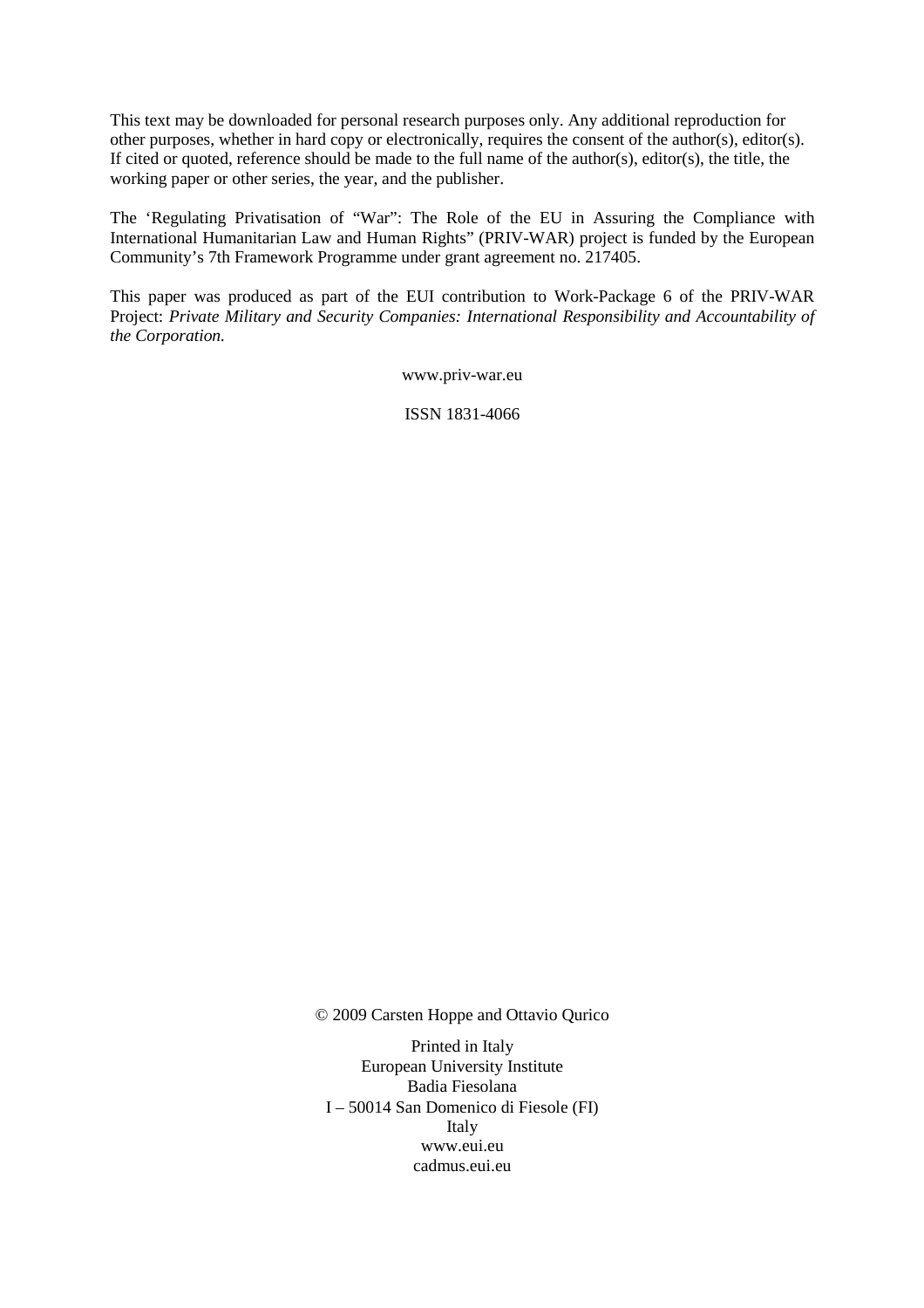#### **Abstract**

The present paper aims to assess the state of self-regulatory initiatives, often identified under the heading of "corporate social responsibility", in the Private Military and Security industry. It takes into account substantive regulation and its implementation. The analysis focuses on Codes of Conduct (CoC), including best practices and ethics declarations initiated by firms, designed to apply to the provision of coercive services in contexts of armed conflict.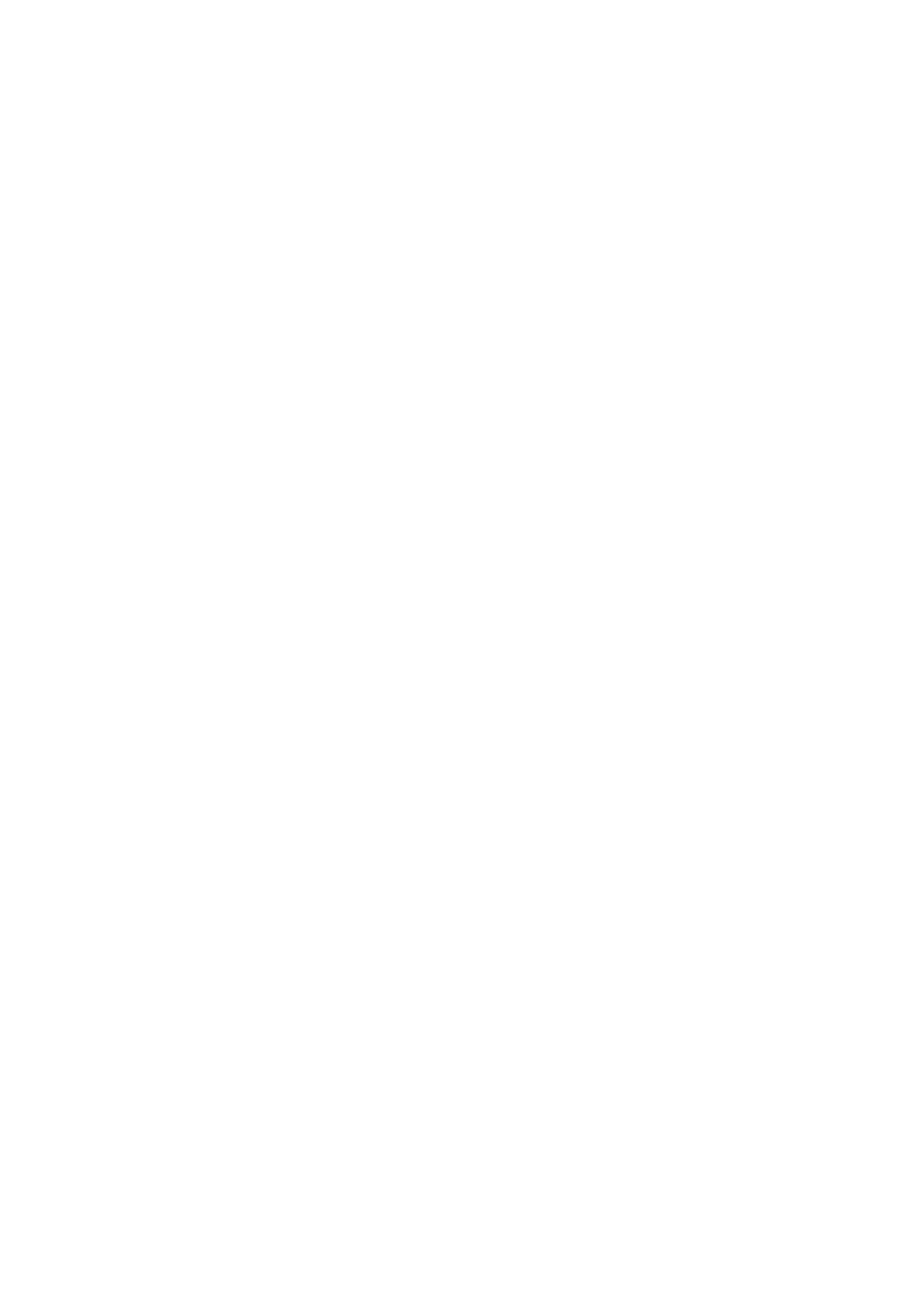## *Codes of Conduct for Private Military and Security Companies: The State of Self-regulation in the Industry*

## **CARSTEN HOPPE**∗ **AND OTTAVIO QUIRICO**∗∗

#### **1. Introduction**

The object of this paper is to present and assess the state of self-regulation initiatives often identified under the heading of corporate social responsibility in Private Military and Security Companies (PMSCs). Specifically, the present paper focuses on Codes of Conduct (CoC), including best practices and ethics declarations initiated by firms. Where pertinent, other initiatives developed outside the industry but applicable to it, including, for example, the Global Compact or Voluntary Principles on Security and Human Rights (VPSHR) will be touched upon.

The analysis addresses the state of self-regulation or corporate social responsibility initiatives developed within the PMSC industry. Corporate social responsibility (CSR), for our purposes, can be defined as "a concept whereby companies integrate social and environmental concerns in their business operations and in their interaction with their stakeholders on a voluntary basis".

The focus of the paper, however, is narrower than the complete PMSC industry, in that it specifically addresses only instruments that are designed to, at least in part, apply to the provision of coercive services in contexts of armed conflict. Hence, ethics statements or CoC developed by firms providing exclusively non-coercive tasks, such as food services, as well as those not containing any language specifically relevant to the provision of coercive services have not been considered in detail.

The paper first classifies CoC, and subsequently sets out to analyze them with regard to different mechanisms: licensing regimes, the contract, the activity of PMSCs, resort to force, and risk assessment. Furthermore, issues of liability and different regulatory techniques are explored. Lastly, the paper considers the implementation and enforcement of such CoC. Under this heading the few existing examples of formal enforcement provisions tied to CoC in the industry are considered. Moreover, the paper assesses the viability of initiatives that rely solely on the market to achieve compliance.

## **2. A Classification of Voluntary Codes of Conduct for PMSCs**

The label "Codes of Conduct" encompasses a variety of initiatives that are differently designated as "ethical codes", "private regulation", "private codes of conduct", or "voluntary principles". Such initiatives have different origins.

The expressions "voluntary principles", "self-regulation" and "ethical codes" propose the idea that PMSCs willingly submit to regulation that is not (only) imposed by an external public subject. In particular, the reference to "ethical codes" entails a corporate social responsibility approach.<sup>2</sup> Frequently, PMSCs set up regulation in collaboration with other actors, especially NGOs, states and governmental organisations.

<sup>∗</sup> Ph. D. (EUI), J.D. (Michigan). E-mail: Carsten.Hoppe@eui.eu.

<sup>∗∗</sup> Ph. D. (Université de Toulouse), Max Weber Fellow (EUI). E-mail: Ottavio.Quirico@eui.eu.

<sup>&</sup>lt;sup>1</sup> European Commission Green Paper.

<sup>&</sup>lt;sup>2</sup> On the definition of CSR see M. Moraru, "A Critical Survey of Mechanisms for Institutionalizing CSR in Business Organisations", in *The Pluridisciplinary Dimension of Corporate Social Responsibility* (2007), at 203.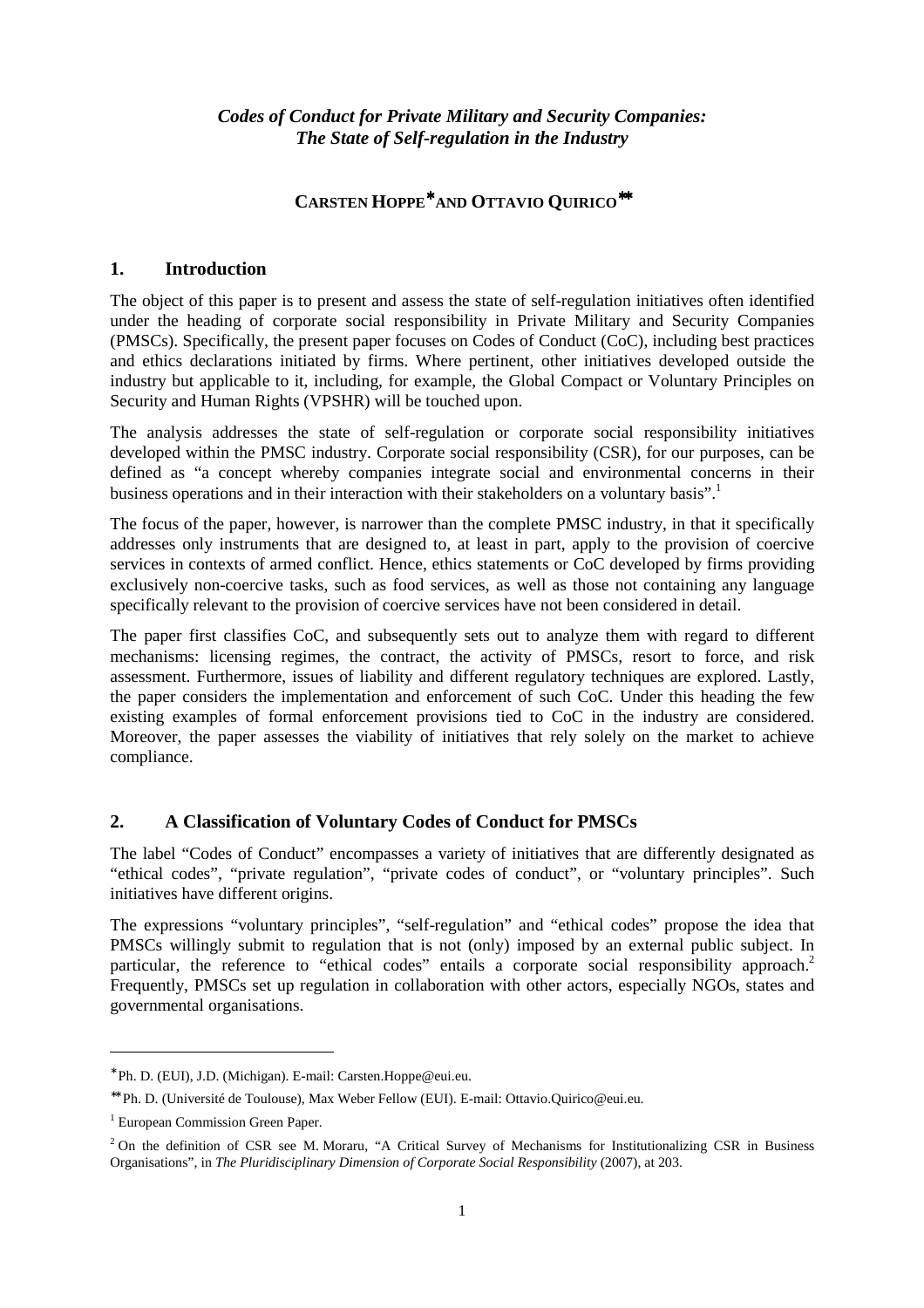The Voluntary Principles on Security and Human Rights (VPSHR) are standards applicable to corporate social responsibility commonly elaborated by the US, UK, Netherlands, Norway, NGOs and private companies. $3\overline{}$  They concern business companies operating in the extractive and energy sectors, whereas a specific section lays down fundamental rules when such companies hire private contractors for ensuring security. These principles are a constant reference for PMSCs' CoC. The Sarajevo CoC for PSCs is a set of rules elaborated by PSCs and clients in collaboration with NGOs and governmental agencies (Sarajevo Process).<sup>4</sup> Mainly "private" by nature, it represents the most developed voluntary regulation specifically targeting PSCs.

For improving the quality and effectiveness of self-regulation, the project of a common CoC for PMSCs has been put forward.<sup>5</sup> The process of participation in this universal CoC is envisaged as gradual, initially including adhesion only to core duties and exclusion of external monitoring bodies.<sup>6</sup> Such a Code should combine the interests of the companies, stakeholders, groups in civil society, and it should be internally accepted by the companies. Participation to the common CoC is envisaged as a prerequisite for licensing and awarding of public and private contracts.<sup>7</sup> A common CoC represents a remedy against the multiplication of voluntary rules, which create fragmented regulation, and is likely to foster predictability and equal competitive conditions.<sup>8</sup> In fact, common rules are supposed to clarify what is expected from PMSCs, in particular with respect to international humanitarian law (IHL).

The expression "private regulation" sticks to the nature of the subject establishing a determinate regulatory framework, i.e., private companies. Therefore, it defines CoC elaborated exclusively by single private companies (individual codes) or associations of private companies (group codes).

Our analysis focuses on private regulation in the framework of voluntary, national and international regulation. At the basis of private CoC lays the idea that PMSCs have direct knowledge of what happens in the field and thus are able to provide appropriate regulation.

#### *A. Private Codes of Conduct*

Private CoC have different scopes of application. First, this depends on the nature of the activity provided by the company. In fact, the label "PMSC" covers a very wide range of practices. Some enterprises, often labelled as "PSCs", for instance AECOM, simply offer technical and management support services to a broad range of markets, not necessarily concerned with the security sector. Other companies, e.g., Dyncorp, operate exclusively in the security sector. In this respect, the distinction between PMCs, PSCs and other business enterprises looks simplistic. Second, the approach may vary, since some CoC generally target the activity of PMSCs, whereas others concern specific matters, such as armed operations. Third, CoC can have an individual or federative nature.

Our analysis takes into account a relevant range of PMSCs and CoC, with special regard to coercive services that could entail violations of human rights and IHL. Thus, at the level of individual firms' CoC we focus particularly on Dyncorp, G4S, Blue Sky Group International, Control Risks Group, Xe, Sharp End International, Secopex and AECOM.

<sup>&</sup>lt;sup>3</sup> See the VPSHR, http://www.voluntaryprinciples.org.

<sup>4</sup> See the Sarajevo CoC for PSCs, http://www.seesac.org.

<sup>&</sup>lt;sup>5</sup> See N. Rosemann, *Code of Conduct – Tool for Self-Regulation for PMSCs*, Geneva Centre for the Democratic Control of Armed Forces, Occasional Paper n. 15 (2008), at 19 ff.

<sup>6</sup> *Ibid.*, at 37, 39.

<sup>7</sup> *Ibid.*, at 39.

<sup>8</sup> *Ibid.*, at 24.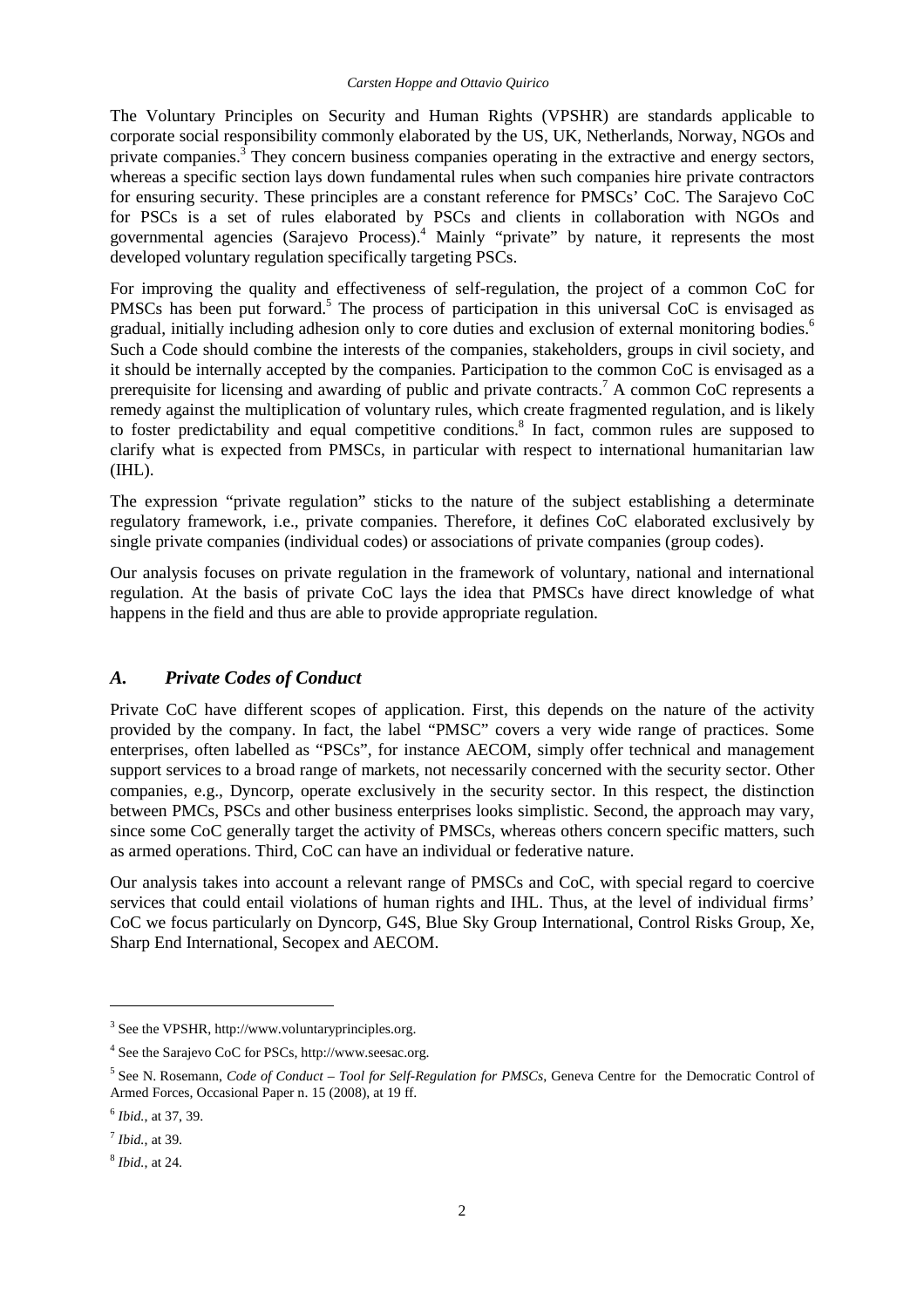Dyncorp is a primarily US-based firm providing support for protecting people, helping in humanitarian operations and disaster relief. It also provides technical assistance, including military bases, energy installations and ports. <sup>9</sup> G4S is a company specialised in outsourced business processes in sectors where security and safety risks are considered a strategic threat.<sup>10</sup> Blue Sky Group International is a UK-based global provider of security risk-management training and consultancy.<sup>1</sup> Control Risks Group is an independent UK-based risk consultancy that enables its clients to succeed in complex or hostile business environments.<sup>12</sup> Xe, founded as Blackwater in 1997, is a US based PMC providing a variety of protective services, military training services, governmental installations protection, aviation support, including the ability to develop, test, and manufacture weapons and armour.<sup>13</sup> Sharp End International is a US-based specialist training company that delivers services in foreign internal defence.<sup>14</sup> Secopex is a French provider of strategic and operational support in facing threats such as crises, terrorism, criminality and civil wars.<sup>15</sup> AECOM is a US-based global provider of professional technical and management support services to a broad range of markets, including transportation, facilities, environment and energy.<sup>16</sup> Its activity ranges from regenerating the framework for the Lower Lea Valley in the London's bid for hosting the Olympic Games to maintenance, repair, modification on a wide range of aviation and ground systems for the US Air Force, Army, Navy, Coast Guard, and Federal Aviation Administration.

At the federative level, in the UK PMSCs operating overseas that satisfy strict disciplinary procedures can join the British Association of Private Security Companies (BAPSC),<sup>17</sup> whose constitution was recommended by the Green Paper on PMSCs.<sup>18</sup> The idea is that a trade association provides assurances of respectability, by promoting business opportunities for lawful companies while outlawing disreputable companies. In fact, according to the BAPSC Charter, the Association aims at: (1) promoting, enhancing and regulating the interest and activities of UK-based firms and companies that provide armed security services outside the UK; (2) representing the interest and activities of the member companies in the matter of proposed legislation. "Armed security services" are broadly conceived of as involving recruitment, training, equipping, co-ordination and employment of persons who bear lethal arms.<sup>19</sup>

At the regional level, in the EU the representatives of the Confederation of European Security Services (CoESS) and the Trade Union Federation Uni-Europa issued a Code of Conduct for the companies and employees operating in the private security sector. It is considered that in the near future 20,000 companies will operate in the security sector within the EU, employing some  $1,100,000$  personnel.<sup>20</sup> The aim is to harmonize the rules governing this area of services. CoESS and UNI-Europa wish to emphasize the need for companies and employees to incorporate the principles of the Code in their activities.<sup>21</sup> The Private Security Company Association of Iraq (PSCAI) gathers PMSCs operating in

 $\overline{a}$ 

<sup>16</sup> See http://www.aecom.com.

<sup>&</sup>lt;sup>9</sup> See http://www.dyn-intl.com.

<sup>10</sup> See http://www.g4s.com.

<sup>11</sup> See http://www.blueskysc.org/index.asp.

<sup>12</sup> See http://www.controlrisks.com.

<sup>13</sup> See http://www.xecompany.com.

<sup>&</sup>lt;sup>14</sup> See http://www.sharpendinternational.com.

<sup>15</sup> See http://www.secopex.com.

<sup>17</sup> See http://www.bapsc.org.uk.

<sup>18</sup> See the Green Paper on PMSCs: Options for Regulation, 2002, http://www.fco.gov.uk.

<sup>&</sup>lt;sup>19</sup> BAPSC Charter, Preamble, http://www.bapsc.org.uk/key\_documents-charter.asp.

 $^{20}$  CoESS/Uni-Europa, CoC and Ethics for the Private Security Sector, I, http://www.coess.org.

<sup>21</sup> *Ibid.*, III-15.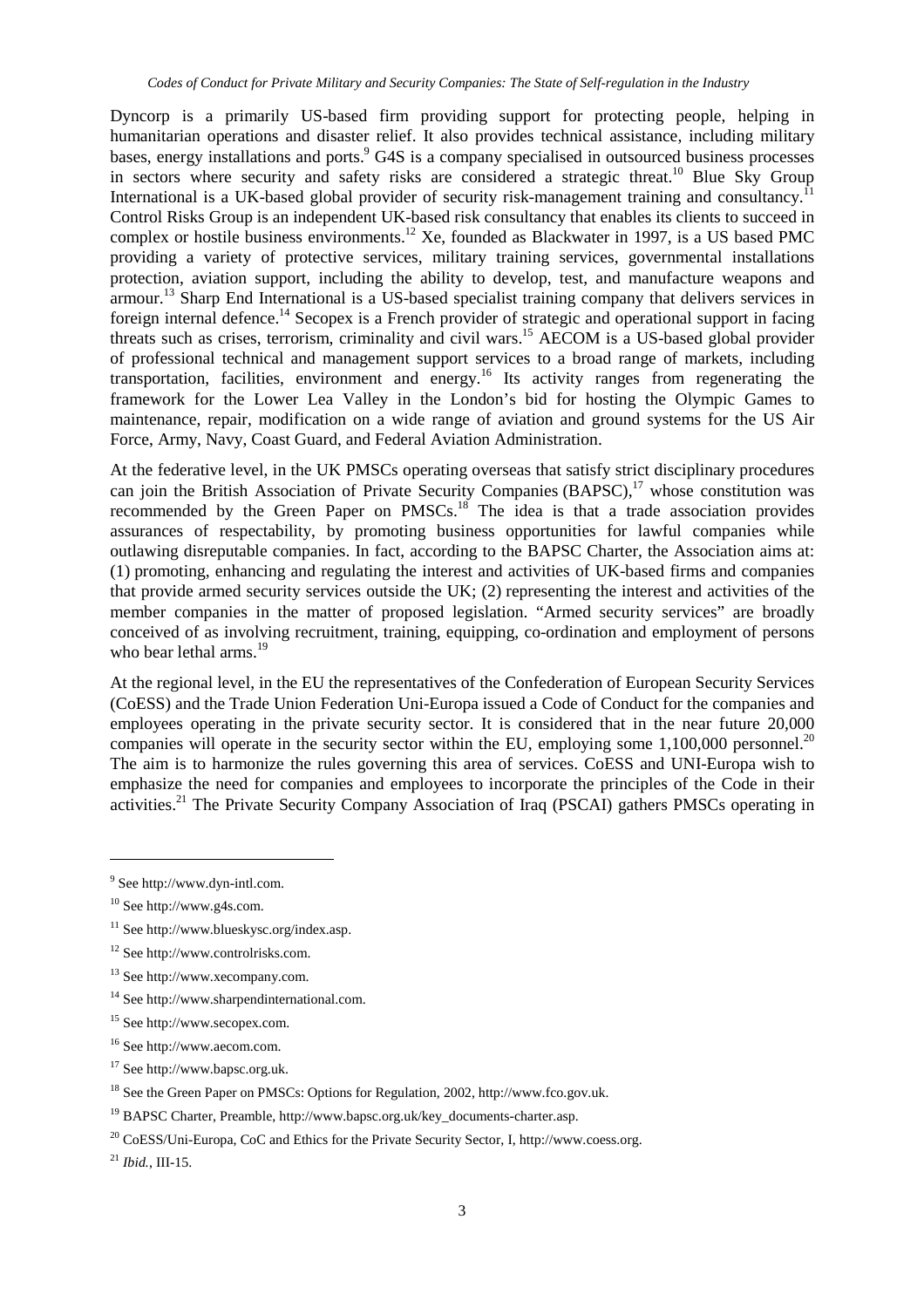Iraq.<sup>22</sup> In this case, the federative criterion is the "host" state territory, i.e., the place where the activity of the companies takes place. The association adopted a CoC within the framework of its Charter for PMSCs active in Iraq.<sup>23</sup>

At the international level, the International Peace Operations Association (IPOA) aims to improve accountability by promoting high operational and ethical standards for PMSCs.<sup>24</sup> The IPOA CoC, firstly adopted in 2001 and lastly revised in 2005, seeks to ensure respect for ethical standards by PMSCs members operating in conflict and post-conflict situations.<sup>25</sup>

## *B. A Framework of Analysis*

Private CoC are part of the norms governing PMSCs. In order to understand private regulation in the context of public law a classification is necessary. This should allow for some conclusions about their completeness and effectiveness.

According to a temporal perspective, the regulation concerning PMSCs can be divided in multiple stages: (1) the licensing regime of PMSCs and their personnel; (2) the hiring contract; (3) the territorial and extraterritorial activity of PMSCs and their personnel and its control; (4) labour law; (5) criminal liability; (6) civil liability.<sup>26</sup>

Within this framework, we can conceive of PMSCs' accountability with respect to "internal" or "external" relationships. Internal responsibility flows from the violation of relationships existing between PMSCs and their employees. External liability flows from the violation of the relationships between PMSCs, on the one hand, states, IOs, private entities and individuals, on the other hand.

From the viewpoint of public law, PMSCs are subject to the regulation of the "home" and "host" state, given the international character of their activity. Specific organs are created or existing organs are committed to check the activity of PMSCs and their employees. Whether or not the legislation of the "home" state applies extra-territorially must be ascertained on a case-by-case basis. The major problem consists in the legal gap existing when national regulatory frameworks are insufficient, particularly when the "home" state regulation has no extra-territorial applicability.

By following the outlined pattern, we present a synthetic overview of the substantive and procedural private regulation in the matter of PMSCs within the context of voluntary, national and international norms.

## **3. The Content of Voluntary Codes of Conduct: Substantive Rules**

## *A. Compliance with the licensing regime*

PMSCs are legal persons composed of one or more physical persons, who are often personnel formerly engaged in state military and security activities. According to national legislations and voluntary CoC, private contractors are usually required to comply with common standards for practicing military and security services. Basically, PMSCs and their employees must satisfy strict

<sup>22</sup> See http://www.pscai.org.

<sup>23</sup> PSCAI Charter, Section 9, http://www.pscai.org/Docs/PSCAI\_Charter\_Final.pdf.

<sup>24</sup> See http://ipoaworld.org/eng.

<sup>25</sup> IPOA CoC, Version 12, Preamble, http://www.ipoaworld.org/eng/codeofconduct.html.

<sup>&</sup>lt;sup>26</sup> See O. Quirico, *National Regulatory Models for PMSCs and Implications for Future International Regulation*, EUI MWP WP 2009/25, at 1.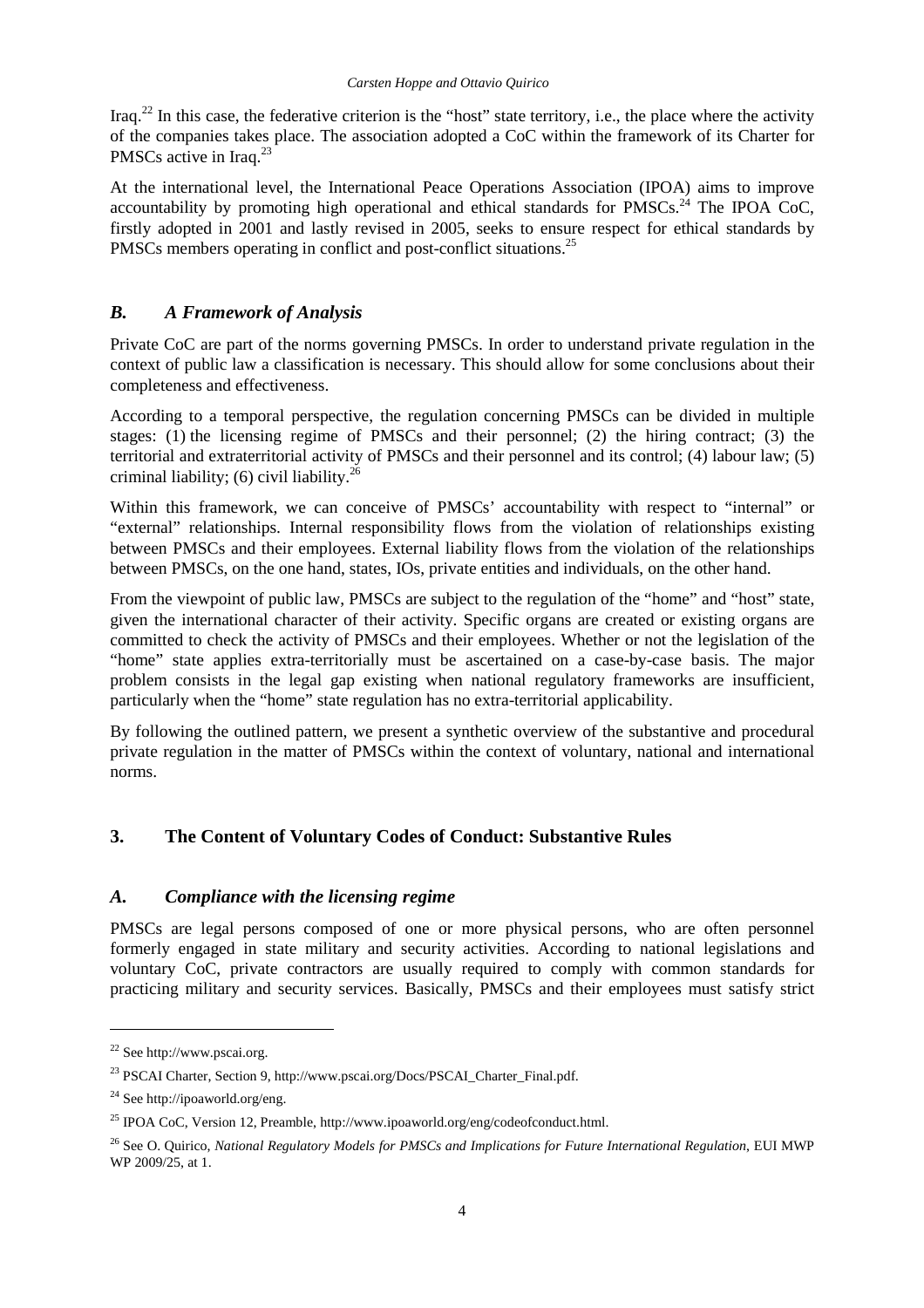professional qualifications, not to pose a threat to state security and be clear of judicial condemnations. These requirements are checked via targeted licensing procedures. Private CoC aim to complete the framework. In the following we discuss several examples of private CoC in more detail.

The Sarajevo CoC provides that firms support the application of a transparent and fair licensing system, regardless of the size of the companies concerned. In the absence of a satisfactory regulation, firms are requested to federate in order to self-regulate the licensing regime.<sup>27</sup>

The IPOA CoC fosters the idea that PMSCs must disclose information to legal authorities, and thus provides that PMSCs support a transparent licensing regime for PMSCs.<sup>28</sup> Sharp End International supports accountability and transparency in the military, security, peacekeeping, and stability operations industry.<sup>29</sup>

The CoESS/Uni-Europa CoC provides that a company active in the sector, or wishing to enter the sector, satisfies the conditions imposed by national regulations, in order to obtain the permits and authorisations needed by the company, its management, and its staff. Professional associations of private security companies must ensure that all of their members comply with this obligation. CoESS and UNI-Europa feel that the licences should be granted on an independent basis, according to fair and transparent procedures, and applied in the same way to all companies, irrespective of their size.<sup>30</sup> The Code also envisages that any internal firms' organisational procedures are made transparent and applied without discrimination to all parties concerned.<sup>31</sup>

The BAPSC Charter requires PMSC Members to build and promote open and transparent relations with UK Governmental Departments and relevant International Organisations.<sup>32</sup>

As for the licensing of personnel, the Sarajevo CoC submits it to the successful completion of training, especially concerning the use of the (armed) force for employees authorised to carry (fire)arms.<sup>3</sup> Transparency is achieved by requiring firms to register employees including records of background checks and registers of security incidents.<sup>34</sup>

The CoESS/Uni-Europa CoC states that it is particularly important to select new employees on the basis of objective criteria, allowing a fair evaluation of candidates' professional qualities. Candidates' moral values are also taken into consideration. During the recruitment phase, the company should ensure that security employees possess all of the basic aptitudes for becoming professional private security officers. Moreover, the Code demands the active participation of the public authorities in the selection process and the setting of effective procedures.<sup>35</sup> It is particularly important that newly recruited employees receive basic, specific and ongoing training in order to acquire the necessary skills; therefore, national and European regulations or standards must take into account quality vocational training. The Code allows for the granting of licences on the condition that companies can demonstrate not only their own quality and reliability, but also that of their employees through training programmes.<sup>36</sup>

<sup>&</sup>lt;sup>27</sup> Sarajevo CoC, 2.2.

 $28$  IPOA CoC, 2.

<sup>&</sup>lt;sup>29</sup> See http://www.sharpendinternational.com/how.html.

<sup>30</sup> CoESS/UNI-Europa CoC, III-3.

<sup>31</sup> *Ibid.*, III-2.

<sup>&</sup>lt;sup>32</sup> BAPSC Charter, Preamble.

<sup>&</sup>lt;sup>33</sup> Sarajevo CoC, 2.4.

<sup>34</sup> *Ibid.*, 2.20(f)(j).

<sup>35</sup> CoESS/UNI-Europa CoC, III-4.

<sup>36</sup> *Ibid.*, III-5.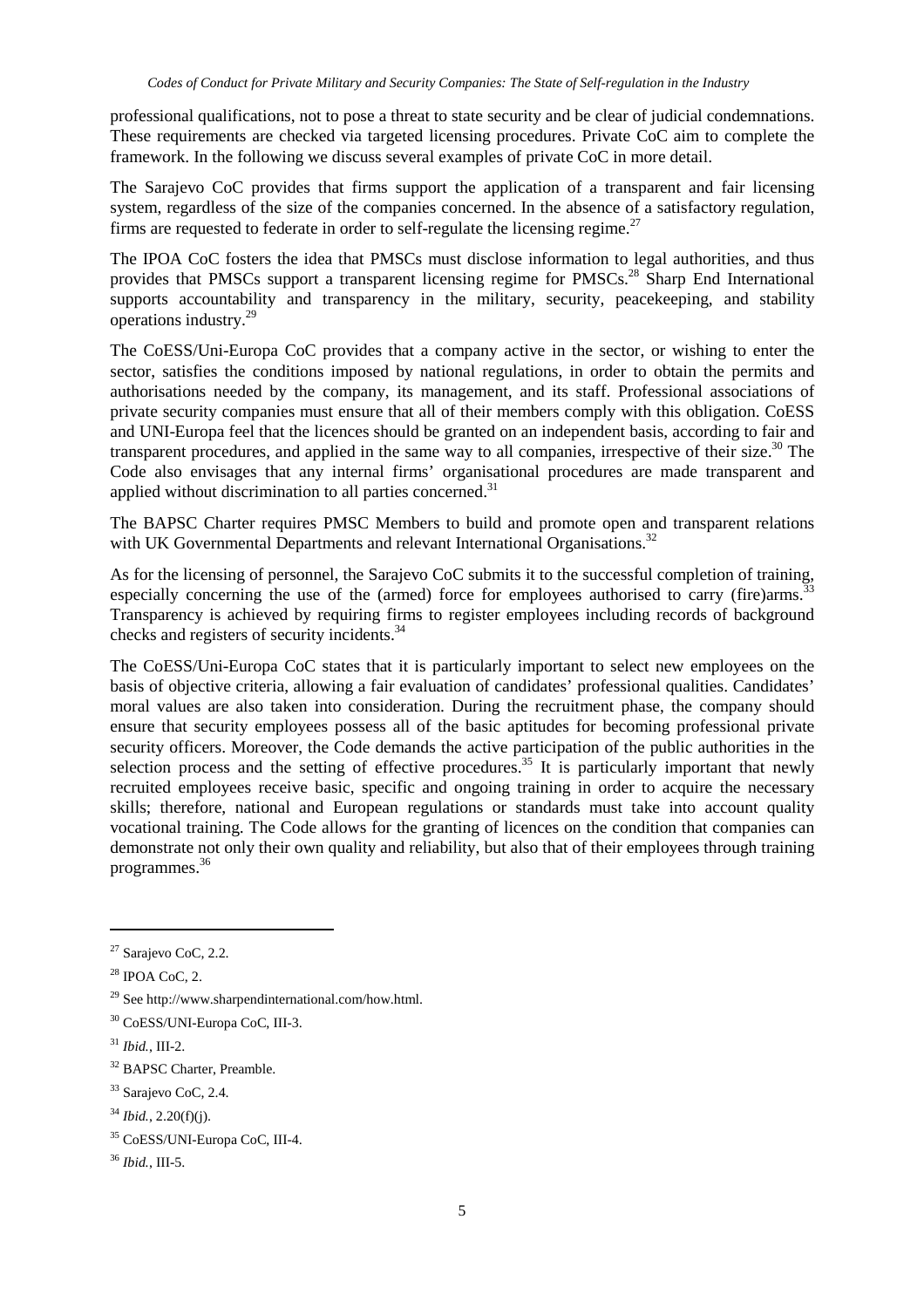In its guidelines, Xe maintains it recruits highly qualified and skilled personnel. The company looks for people of the highest calibre. Accountability, integrity, and respectability are mandatory requirements for candidates. The applicant may be requested to prove physical fitness, psychological attitudes and specific certifications, depending on the purpose of the employment. Background checks, personal and employer references are completed on all prospective employees.<sup>37</sup>

#### *B. The Hiring Contract*

PMSCs provide services for different subjects, namely: (1) states; (2) international organizations; (3) non-governmental organizations; (4) transnational corporations; and (5) other private entities. According to public and voluntary regulation, agreements normally follow the principle of the freedom of contract, but they cannot be contrary to the foundations of the law and morality. Moreover, specific national rules frame a regulation for the hiring contract, in particular with regard to governmental outsourcing. Private CoC tend to create a complementary regulation from the viewpoint of PMSCs.

The Sarajevo CoC requests that firms reject contracts that violate national or international law.<sup>38</sup> It also prohibits unfair relationships with competitors and fosters federation links.<sup>39</sup> Confidentiality is strictly protected by the Sarajevo CoC, so much that unlawful or abusive behaviour by private security personnel is envisaged as a reason for terminating contracts.<sup>40</sup> The VPSHR foresee that contracts between PMSCs and the hiring companies include the rules embodied in the Voluntary Principles and guidelines, where appropriate. Contracts should provide for investigation of unlawful or abusive behaviour as well as appropriate disciplinary action. $41$ 

The IPOA CoC requires PMSCs to contract solely with legitimate and recognized states, IOs, NGOs and private companies, by carefully considering their accountability. Engagement with clients thwarting international peace efforts is prohibited.<sup>42</sup> The IPOA Code also requires the hiring contract to specify mandate, restrictions, goals, benchmarks, criteria and accountability for withdrawal.<sup>43</sup>

The CoESS/Uni-Europa CoC states that it is the responsibility of each national federation of private security companies and its members to convince public or private clients to award contracts on the basis of the best value for money.<sup>44</sup> In this vein, CoESS and Uni-Europa elaborated a guide for the awarding of security contracts.<sup>45</sup> The CoESS/UNI-Europa CoC also requires firms to act in a manner consistent with the rules of fair competition and morality.

The BAPSC requests PMSCs not to accept contracts which are likely to involve criminal activities and breaches of human rights.<sup>46</sup> It also compels PMSC Members to decline contracts when the services provided might adversely affect the military or political balance in the country of delivery.<sup>47</sup>

<sup>37</sup> See http://www.xecompany.com/ProfessResources.html.

<sup>&</sup>lt;sup>38</sup> Sarajevo CoC, 2.1.

<sup>39</sup> *Ibid.*, 2.17.

<sup>40</sup> *Ibid.*, 2.19.

<sup>41</sup> See http://www.voluntaryprinciples.org.

 $42$  IPOA CoC, 4.

<sup>43</sup> *Ibid.*, 8.1.

<sup>44</sup> CoESS/Uni-Europa CoC, III-12.

<sup>45</sup> See http://www.securebestvalue.org.

<sup>46</sup> BAPSC Charter, 4-5.

<sup>47</sup> *Ibid.*, 7.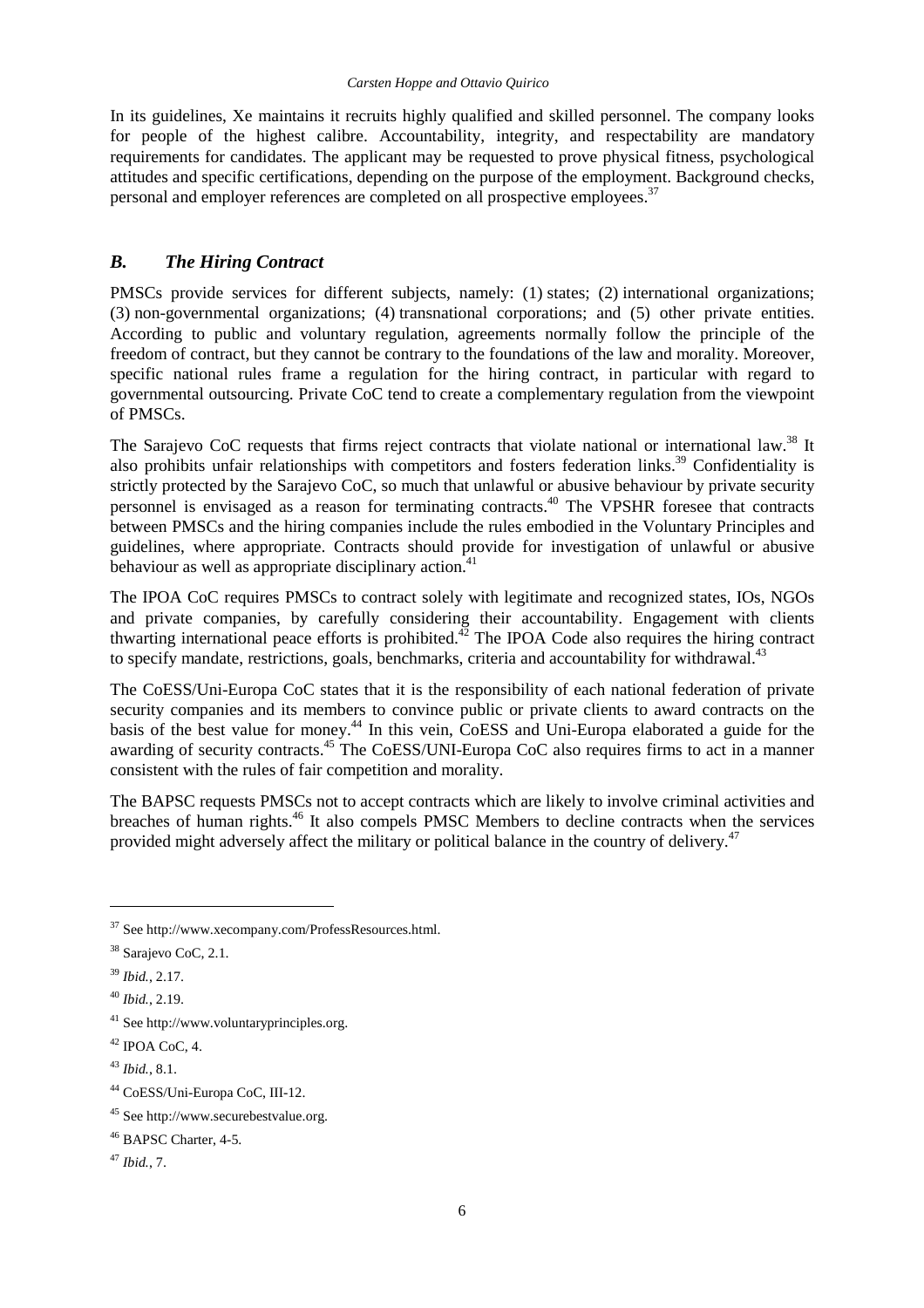Sharp End International declares that it supplies services and training only to legitimate Governmental Bodies and lawful organizations.<sup>48</sup> Control Risks details the process to follow prior to the acceptance of a client and a particular engagement, including the risk assessment for every potential engagement. The policy stipulates that any ethical concerns must be referred to the Ethics Committee for consideration and revision.<sup>49</sup>

The Code of Practice of Blue Sky Group International promotes a client-oriented attitude.<sup>50</sup> It fosters an independent, strategic, and holistic approach to customers' requirements, assessing all possible implications of the situations they face. It also supports impartiality and confidentiality. Likewise, Secopex generally fosters clients' satisfaction.<sup>51</sup> Xe too makes decisions with a commitment to customer satisfaction foremost in mind, focusing on finding the most economical and effective solutions to the requests of its customers.<sup>52</sup>

## *C. The Activities of PMSCs and its Regulation*

In the following we provide an analysis of the way in which CoC regulate PMSCs' activities, either in the "home" state or in the "host" state.

According to the VPSHR, firms should observe the policies of the contracting company in the matter of ethical conduct and human rights, the law of the "host" state, emerging best practices, and human rights. The Principles also require that firms do not violate the right of freedom to association, peaceful assembly, collective bargaining and other rights of company employees recognized by the Universal Declaration of Human Rights (UDHR) and the ILO Declaration on Fundamental Principles and Rights at Work.<sup>53</sup> The Sarajevo CoC requires that firms refrain from acting in a manner that would be contrary to the letter and the spirit of international law or the national law of the "host" country.<sup>54</sup> Specifically, it requires compliance with the Universal and European Declarations of Human Rights.<sup>55</sup> The Project for a common CoC envisages the basic respect for the right to life, bodily integrity, the ban on torture, freedom of movement and non-discrimination.<sup>56</sup>

Private CoC oblige PMSCs to comply with voluntary rules, national and international law, especially international human rights and international humanitarian law.

The IPOA CoC fosters respect for human rights and IHL by PMSCs and their personnel. Specifically, it requires compliance with the UDHR of 1948, the Geneva Conventions of 1949, the Additional Protocols of 1977, the Chemical Weapons Convention of 1993 and the VPSHR. The Code also requires PMSC personnel to behave humanely with honesty, integrity, objectivity and diligence.<sup>57</sup> More broadly, respect for ethical imperatives is considered essential for effective security and peace.<sup>58</sup>

The CoESS/Uni-Europa CoC requires firms and their personnel to respect and improve the regulation of PSCs' activities existing in the EU. In those countries where national regulations are non-existent or

<sup>48</sup> See http://www.sharpendinternational.com/how.html.

<sup>49</sup> See Control Risks' Corporate Governance Framework, http://www.controlrisks.com.

<sup>50</sup> See http://www.blueskysc.org/index.asp.

 $51$  See http://www.secopex.com/index.php/ethique.

<sup>52</sup> See http://www.xecompany.com/ProfessResources.html.

<sup>53</sup> See http://www.voluntaryprinciples.org.

<sup>54</sup> Sarajevo CoC, 2.1.

<sup>55</sup> *Ibid.*, 2.7.

<sup>56</sup> N. Rosemann, *Code of Conduct*, at 30.

<sup>57</sup> IPOA CoC, 6.13.

<sup>58</sup> *Ibid.*, 9.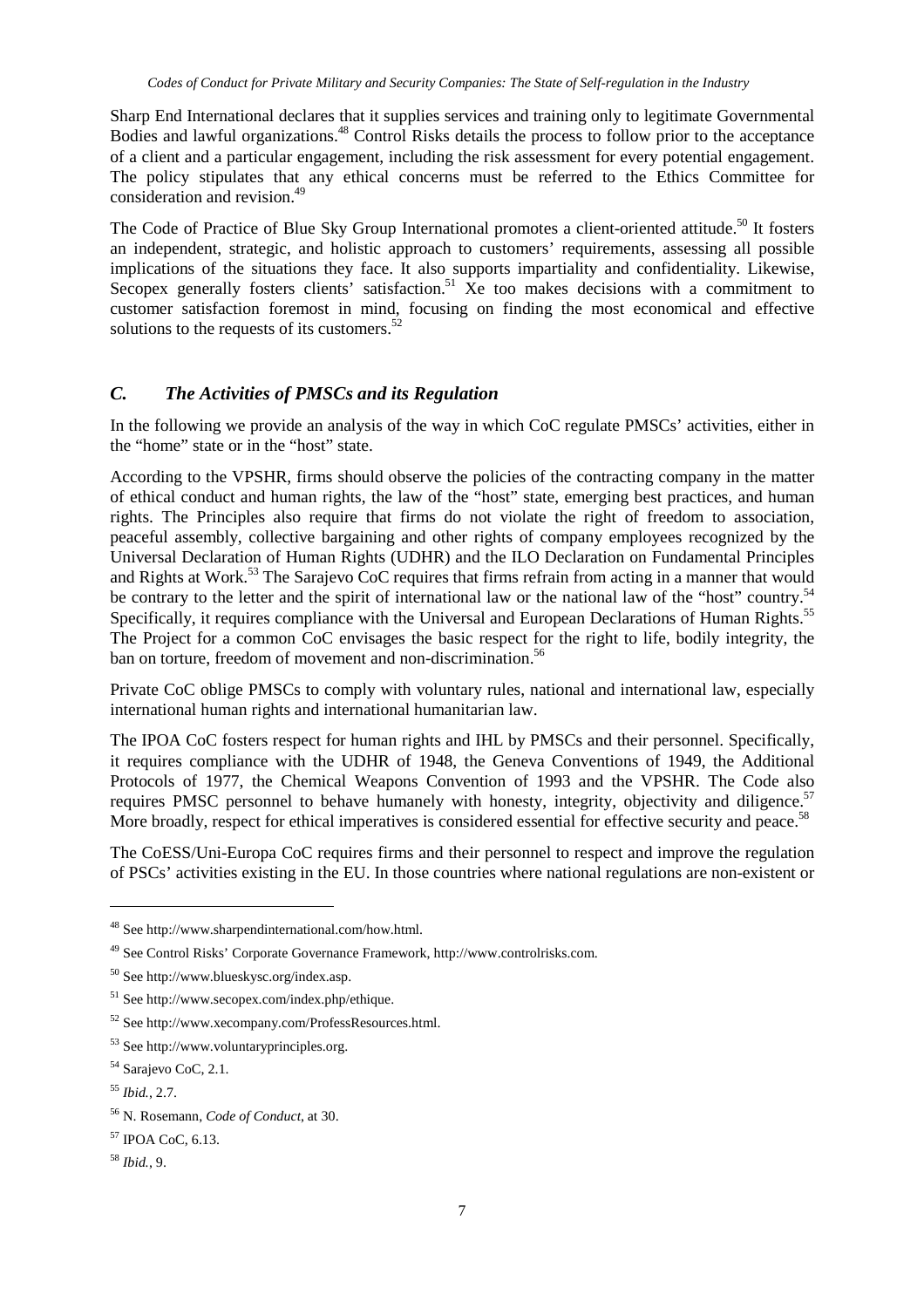underdeveloped, the CoC maintains that it is the responsibility of companies and employees and their representatives to promote the development of appropriate regulations, within the framework of their representative organisations.<sup>59</sup>

The PSCAI CoC recognizes that its Members must operate within the law of Iraq. PMSCs are required to further the aims of the democratically elected Government and of the nations contributing to the reconstruction of Iraq. They are also requested to improve the quality of life of the Iraqi people. According to the Code, the role of PMSCs consists primarily in deterrence, so that firms and their employees may not conduct law enforcement functions. PMSCs are required to recognize Iraqi law enforcement officials and their role in enforcing security within Iraq. PMSCs must promote acceptable practices based on the fundamental respect for the rights and dignity of the Iraqi people. They must also insist upon behaviours consistent with norms and conventions of the international community.<sup>60</sup>

The BAPSC Charter imposes respect for the UK law, the "host" state law, and international law, particularly humanitarian law and human rights. It specifically requires that PMSCs exercise a high level of professional skill and expertise, by recognising that "host" countries may have inadequate legal frameworks. In general, according to the Charter, PMSCs must balance the provision of security services with the legitimate concerns of persons who can be affected by the delivery of such services. The Charter also requests transparent involvement of PMSCs Members in IOs, governments, public and private bodies that share common interests.<sup>61</sup>

The Code of practice of Blue Sky Group International fosters respect for international law, in particular the Geneva Conventions, the UDHR, and the laws of the country in which the company acts. Such a principle applies both to the company and its employees. Personnel are expected to conduct themselves with honesty, integrity, objectivity and diligence. In doing so, they must act at all times in a manner that protects and projects the standards and reputation of Blue Sky and the clients they represent. $62$ 

Sharp End International generically states that it conducts itself lawfully and legally, abiding by UN sanctions and International Law.<sup>63</sup> G4S too promotes respect of human rights and compliance with the  $\frac{1}{2}$ law.  $64$ 

According to its declaration of ethics, Secopex respects the UDHR, the Geneva Conventions, the Convention against the Recruitment, Use, Financing and Training of Mercenaries, the fundamental principles of the UN, the decisions of the UN and the EU.<sup>65</sup>

Control Risks operates in a manner that meets the highest corporate governance values. It ensures compliance with UK corporate governance standards, especially the 2003 Revised Combined Code on Corporate Governance. At the international level, Control Risks fosters respect for human rights, specifically abiding by the UDHR and the VPSHR.<sup>66</sup>

Interestingly, G4S promotes a set of environmental standards, in particular by asking PMSCs to: (1) continuously review their impact on the environment; (2) introduce business processes to reduce their carbon footprint; (3) actively target carbon output reductions; (4) systematically measure the carbon footprint of the group; (5) establish performance indicators enabling the setting of targets and

<sup>59</sup> CoESS/Uni-Europa CoC, III-1.

<sup>60</sup> PSCAI CoC, Article 48(a-e).

<sup>&</sup>lt;sup>61</sup> BAPSC Charter, Preamble and 6.

<sup>62</sup> See http://www.blueskysc.org/index.asp.

<sup>63</sup> See http://www.sharpendinternational.com/how.html.

 $64$  G4S, Corporate Responsibility Report – Policies, at 4 ff.

 $65$  See http://www.secopex.com/index.php/ethique.

<sup>66</sup> See Control Risks' Corporate Governance Framework, http://www.controlrisks.com.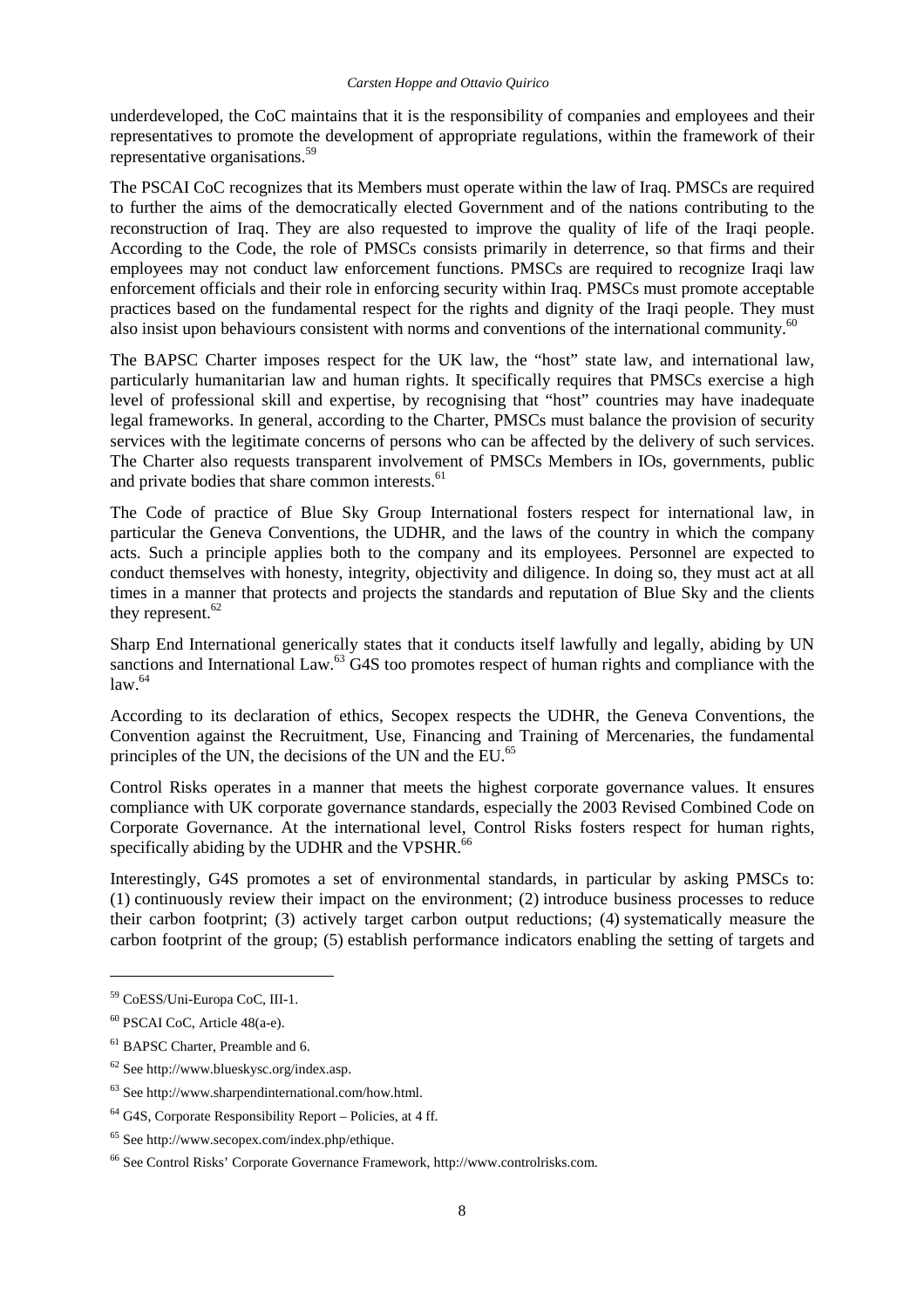tracking of progress; (6) implement processes for reducing carbon emissions across the organisation, including areas such as fuel consumption, energy consumption, water usage; (7) make use of environmentally-friendly products wherever possible; (8) seek to reduce waste and recycle materials where possible when the means to recycle materials exist; (9) seek to use modern communications techniques to reduce the need for air travel; (10) encourage and enable staff to make a positive contribution to improve the environment; (11) engage with customers and suppliers on environmental initiatives; (12) communicate the progress of the Climate Action Programme to all of stakeholders in a open and transparent manner.<sup>67</sup>

Specific regulation is usually elaborated with regard to the trafficking and brokering of goods possibly related to PMSCs' activities, such as arms, dual-use goods and technologies (especially nuclear materials), and strategic goods (for example, global navigation satellite systems receiving equipment). The main purpose of these controls is to limit the supply of technology or strategic goods to countries proscribed, principally for reasons of proliferation, security or terrorism. Thus, the Dyncorp CoC fosters governmental licensing and authorisation for export, especially by conferring with the US Trade Compliance Department before export operations.<sup>68</sup> The Code of practice of Blue Sky Group International requires compliance with the export controls imposed by the UK Government and the European Community, which affect products in its overseas markets.<sup>69</sup>

#### *D. Resort to (Armed) Force*

States tend to exclude PMSCs from direct participation in hostilities. Therefore, resort to (armed) force is officially possible only in very specific cases. In general, carrying and using (fire)arms is authorised only for a narrow list of activities, subject to a licensing system and permitted only to people having due training in arms handling. Outside these limits, the use of (fire)arms is a criminal breach, exceptionally permitted solely in the case of self-defence.

Along these lines, the VPSHR recommend that firms adopt rules of engagement, specifically concerning the use of force. In case of resort to armed force, PMSCs should make medical aid available for their personnel and the offenders. More generally, the VPSHR require PMSCs to provide only pre-emptive and defensive services. Therefore, the Principles ban the participation of PMSCs in activities that are the exclusive competence of state military or law enforcement authorities. The VPSHR also require firms to maintain high levels of technical and professional proficiency with regard to the use of (fire)arms. They demand that (armed) force is used only when strictly necessary and in a manner proportionate to the threat.<sup>70</sup> Similar regulation has been set up by the Sarajevo CoC.<sup>71</sup> The VPSHR and the Sarajevo CoC recommend compliance with best international practices in terms of use of the (armed) force, in particular the UN Principles on the Use of Force and Firearms by Law Enforcement Officials and the UN Code of Conduct for Law Enforcement Officials. Specifically, the Sarajevo CoC points out that detailed guidelines should be set up by PMSCs for the use of weapons, whether fire-arms or less-lethal arms, such as chemical sprays and shock equipments. Standard Operating Procedures (SOPs) are envisaged for: (a) the usage, storage, accounting, maintenance, ownership and registration of weapons; (b) the safe loading and unloading of firearms; (c) accurate record-keeping; (d) incident reporting.<sup>72</sup> The Project for a common CoC envisages resort

 $67$  G4S, Corporate Responsibility Report – Environment, at 16 ff.

<sup>68</sup> Dyncorp CoC, Fairness and Honesty in Business, 4.

<sup>69</sup> See http://www.blueskysc.org/index.asp.

<sup>70</sup> See http://www.voluntaryprinciples.org.

<sup>71</sup> Sarajevo CoC, 2.4.

<sup>72</sup> *Ibid.*, 2.6.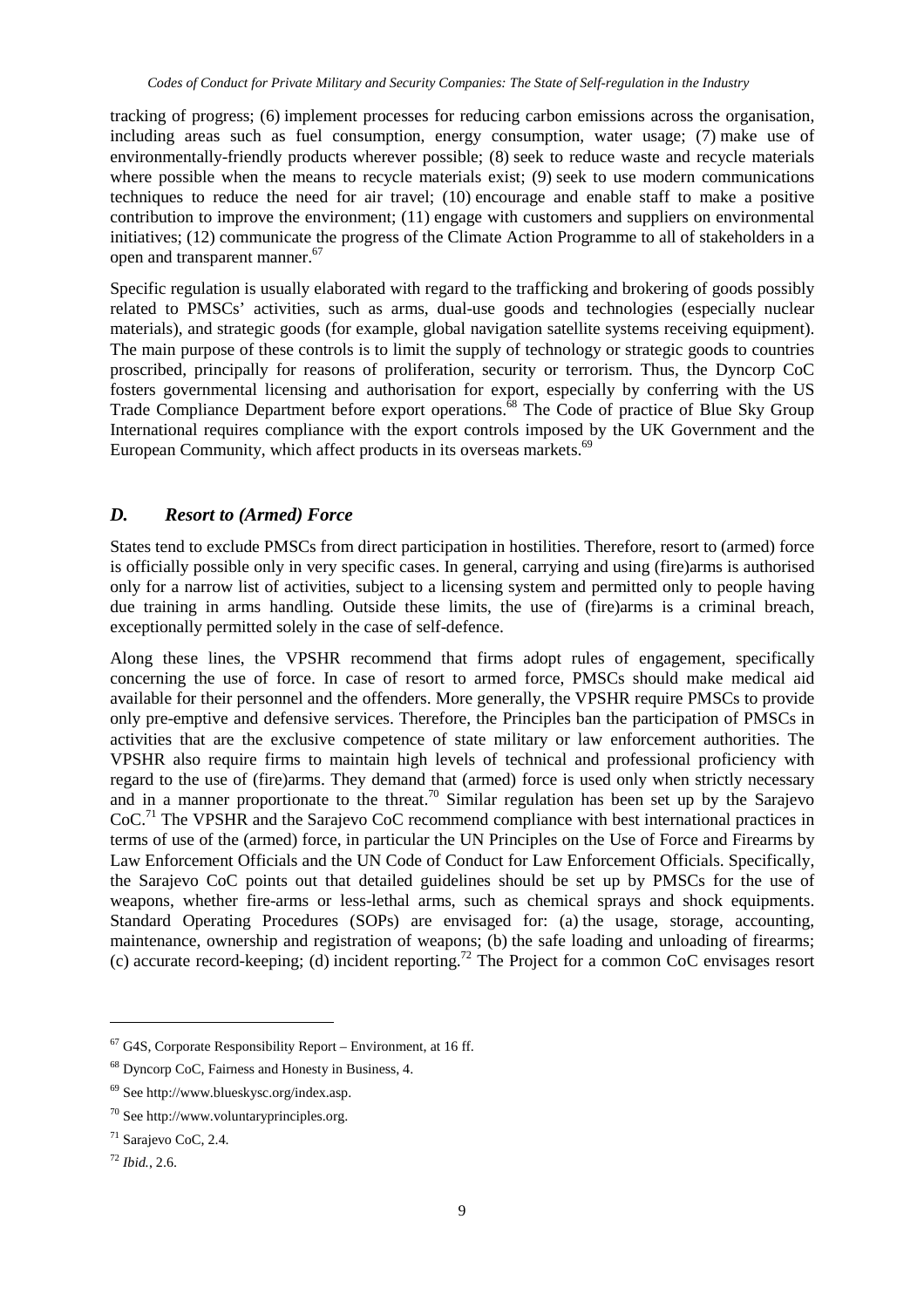to (armed) force only by way of self-defence, since an absolute ban on offensive use of the armed force is not likely to be accepted by  $PMSCs.<sup>73</sup>$ 

According to the IPOA CoC, PMSCs potentially involved in armed hostilities must establish with clients appropriate "rules of engagement", $74$  aiming at minimizing casualties and damage, though preserving the individual right to self-defence.<sup>75</sup> PMSCs must also recognize relief organisations<sup>76</sup> as well as support IOs, NGOs and other humanitarian entities.<sup>77</sup> With respect to arms control, the IPOA CoC engages PMSCs to account for and control weapons and ammunitions utilized by their employees.<sup>78</sup> Only "appropriate" weapons, common to military, security and law enforcement operations are allowed, according to the principle of proportionality.<sup>79</sup> By taking care of the 1993 Chemical Weapons Convention, PMSCs are requested to refrain from the resort to illegal arms, especially toxic, chemical and long-term effect weapons.<sup>80</sup>

The PSCAI CoC compels PMSCs operating in Iraq to comply with the rules on the use of force as defined within the laws of Iraq and the laws of armed conflicts, ensuring that all security staff is trained in these regulations. $81$ 

According to its pre-emptive aims, the BAPSC Charter provides that PMSCs' services are designed primarily to deter potential aggression and avoid armed exchange. Therefore, the use of weapons is allowed only in a defensive mode as a last resort against an armed attack or for evacuation.<sup>82</sup> Furthermore, the BAPSC Charter compels PMSCs not to provide governments or private bodies with lethal equipment when human rights are likely to be infringed. $83$ 

The Code of Practice of Blue Sky Group International envisages that the company will never become involved in the prosecution of active military or quasi-military operations. This holds true in spite of the fact that Blue Sky, by operating in remote or dangerous regions of the world, considers itself to be legitimately involved in training, conflict prevention, post-conflict reconstruction, support of humanitarian and other neutral organisations.<sup>8</sup>

#### *E. Labour Law*

#### 1. General Regulation

PMSCs can provide their services by themselves or by subcontracting tasks. Two kinds of relationships come therefore into account: employment and assignment.<sup>85</sup>

 $\overline{a}$ 

<sup>77</sup> *Ibid.*, 9.3.2.

<sup>73</sup> N. Rosemann, *Code of Conduct*, at 30-31.

<sup>74</sup> IPOA CoC, 9.2.1.

<sup>75</sup> *Ibid.*, 9.2.2.

<sup>76</sup> *Ibid.*, 9.3.1.

<sup>78</sup> *Ibid.*, 9.4.1.

<sup>79</sup> *Ibid.*, 9.4.2.

<sup>80</sup> *Ibid.*, 9.4.2.

<sup>81</sup> PSCAI CoC, Article 48(f).

<sup>&</sup>lt;sup>82</sup> BAPSC Charter, 1.

<sup>83</sup> *Ibid.*, 8.

<sup>84</sup> See http://www.blueskysc.org/index.asp.

<sup>&</sup>lt;sup>85</sup> On CSR in the matter of labour law see M.-A. Moreau, "The Role of Labour Law in a Pluridisciplinary Approach of CSR", in *The Pluridisciplinary Dimension*, at 220 ff.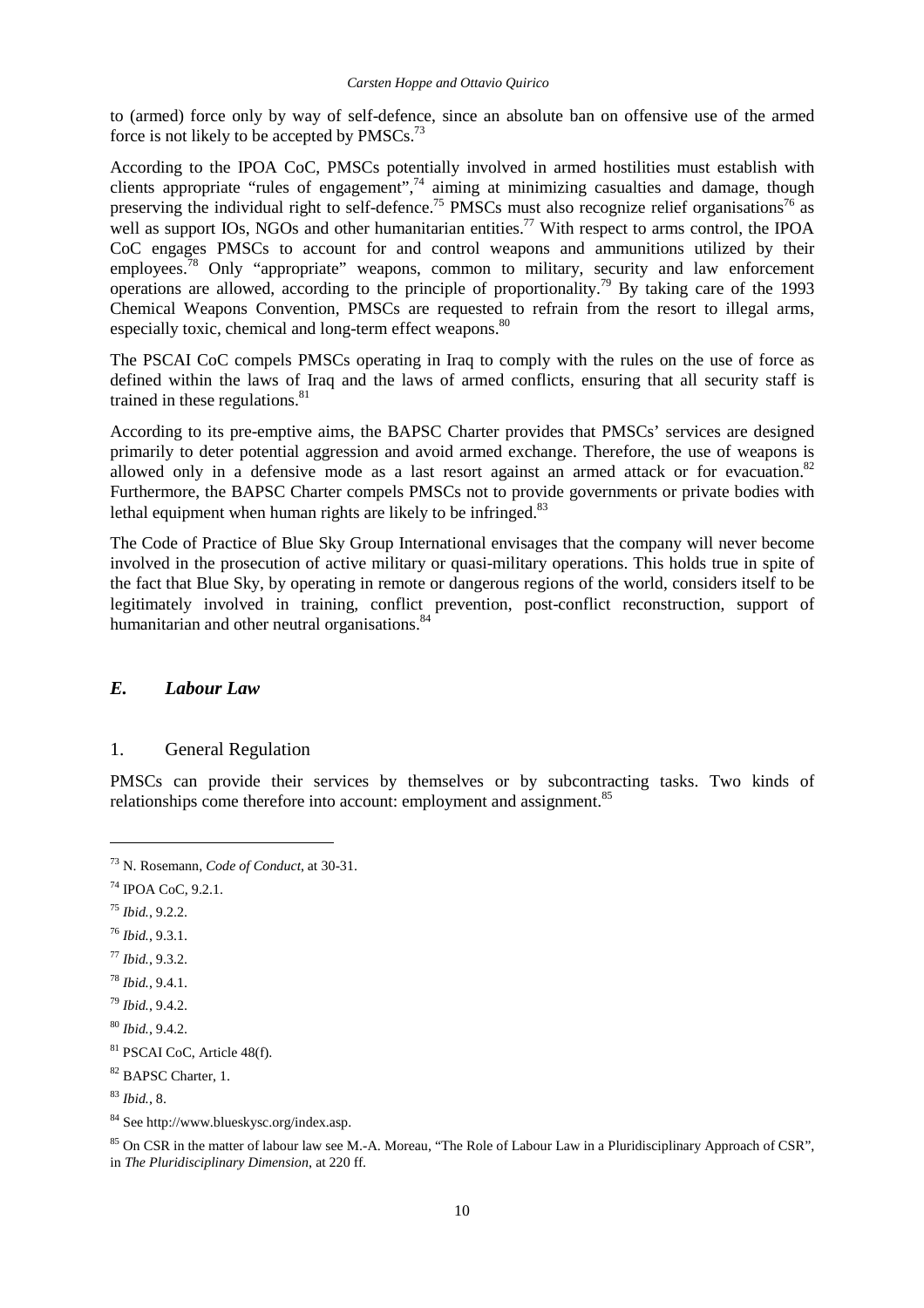In the matter of assignment, according to the VPSHR, private companies should preferably subcontract to firms' representative of local populations. They are expected to review the background of the firms to be hired. For this purpose, they must consult with other companies, "home" country officials, "host" country officials, civil society and to assess previous services provided to the "host" government.<sup>86</sup> In the vein of the Sarajevo CoC,  $^{87}$  the IPOA CoC acknowledges the possibility that a PMSC subcontracts services to other companies in order to fulfil its contractual duties.<sup>88</sup> The selection of partners and subcontractors must be done with the utmost care, due diligence and by ensuring compliance with recognised ethical standards.<sup>89</sup> Similarly, the Code of practice of Blue Sky Group International envisages the possibility of working with a number of carefully selected partner companies and engaging subcontractors for specific tasks. Associate companies must be selected with the utmost care and due diligence in order satisfy the high ethical standards of the chosen company.<sup>90</sup> Control Risks provides that the employment of subcontractors is strictly governed through a clear process for the selection, preparation, engagement, training and management, in order to ensure that subcontractors meet exacting ethical and quality standards.<sup>9</sup>

As for employment, national legislation often provides that PMSC employees benefit from the guarantees applying to the personnel of other companies. Instead, no specific regulation exists concerning PMSC personnel. $92$  Therefore, fundamental principles apply such as: the equal right of access to jobs, the obligation of good faith in contracting, the physical and psychological adequacy of the personnel to perform their duties.

The Sarajevo CoC acknowledges the crucial importance of maintaining good and human working conditions, $93$  specifically via tasks optimisation.<sup>94</sup> The Code states that labour contracts must remunerate acceptable standards of work with appropriate payment in timely fashion.<sup>95</sup> The Sarajevo CoC establishes an internal training system aiming to provide personnel with a good grounding in relevant national and international law, issues of cultural sensitivity, first aid, gender issues.<sup>96</sup> The VPSHR ask firms to provide a high level of technical and professional efficiency and also not to employ individuals credibly implicated in human rights abuses.<sup>97</sup> The Project for a universal CoC should properly address the issues of social security, discrimination and child labour. Recruitment, initial and ongoing training of personnel are also targeted.<sup>98</sup>

According to the IPOA CoC, PMSCs must check that the recruited personnel are physically and mentally apt for practicing military and security activities,<sup>99</sup> trained, prepared, equipped,<sup>100</sup> and free of criminal convictions.<sup>101</sup> A general engagement is also required to act responsibly towards

<sup>86</sup> See http://www.voluntaryprinciples.org.

<sup>87</sup> Sarajevo CoC, 2.16.

<sup>88</sup> IPOA CoC, 10.1.

<sup>89</sup> *Ibid.*, 10.2.

<sup>90</sup> See http://www.blueskysc.org/index.asp.

<sup>91</sup> See Control Risks' Corporate Governance Framework, http://www.controlrisks.com.

<sup>92</sup> See O. Quirico, *National Regulatory Models*, at 12.

<sup>&</sup>lt;sup>93</sup> Sarajevo CoC, 2.9.

<sup>94</sup> *Ibid.*, 213.

<sup>95</sup> *Ibid.*, 2.10.

<sup>96</sup> *Ibid.*, 2.4 and 2.5.

<sup>&</sup>lt;sup>97</sup> See http://www.voluntaryprinciples.org.

<sup>98</sup> N. Rosemann, *Code of Conduct*, at 30, 32.

 $99$  IPOA CoC, 6.2.

<sup>100</sup> *Ibid.*, 6.3 and 6.11.

<sup>101</sup> *Ibid.*, 6.5.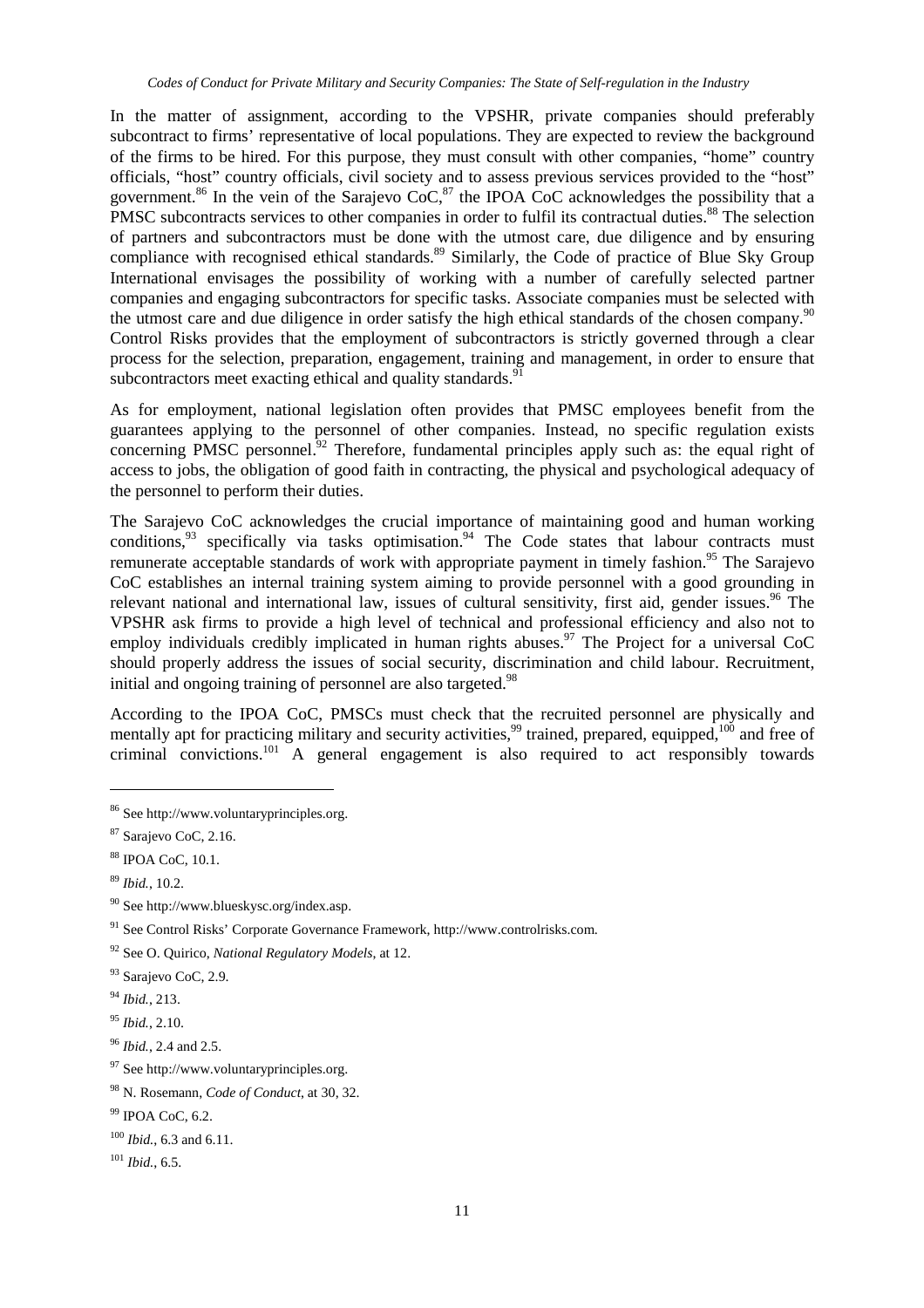employees.<sup>102</sup> Finally, appropriate insurances policies on health and life are demanded.<sup>103</sup> Similar regulation is provided by the BAPSC Charter.<sup>104</sup>

The CoESS/UNI-Europa CoC recognizes that good working conditions constitute a crucial component in the development of the sector's companies and the potential of its workers. It requires firms to commit themselves to applying and improving all of the legislative and contractual provisions governing working conditions. The Code also stresses the importance of constructive social dialogue between trade unions and employers' organisations at all levels (European, national, company), especially through mutual recognition between company management and trade unions represented at the company.<sup>105</sup> The Code encourages the parties involved in salary negotiation to set remuneration levels that respect and recognise the work performed as well as the particular conditions under which it is performed, while ensuring the company's competitiveness.<sup>106</sup> It also fosters equal opportunities and combats all types of discrimination.<sup>107</sup> Overall, an appropriate balance is supported between, on the one hand, job security as well as quality of life and, on the other hand, the needs of clients.<sup>108</sup>

The PSCAI CoC generically sets up the duty for PMSCs operating in Iraq to care for their employees and contractors.<sup>10</sup>

The Code of Practice of Blue Sky Group International envisages that each and every employee is selected against, and fully briefed on, each client's particular requirements and the ethical standards of the company. In addition, all employees are individually briefed on what is expected of them before a particular assignment. In the case of overseas deployments, this includes briefings on local legal, cultural, and religious sensitivities as well as those of the clients involved.<sup>110</sup>

The Dyncorp CoC obliges it to recruit, develop, promote and retain well-qualified workforce, regardless of race, colour, religion, gender, age, national origin and other discriminating criteria.<sup>111</sup> For preventing the dissemination of reserved information, it fosters the maximum care and respect for law in recruiting former government employees, military personnel and former employees of international organisations.<sup>112</sup>

In more detail, G4S, by respecting the ILO conventions, is committed to: (1) never employ children or allow any form of forced labour; (2) work to change markets in which business is awarded at the expense of employee terms and conditions; (3) respect employees' need for time away from work, while acknowledging that many want to maximise their income; (4) boost long-term job security by creating new solutions to meet customers' business needs; (5) strive for diversity in their workforce to draw on all available talents; (6) value employees as unique individuals while respecting and listening to their collective voice; (7) help employees develop so that they can perform well and take advantage

<sup>102</sup> *Ibid.*, 6.6.

<sup>103</sup> *Ibid.*, 7.

<sup>&</sup>lt;sup>104</sup> BAPSC Charter, 2 and 3.

<sup>105</sup> CoESS/UNI-Europa CoC, III-7.

<sup>106</sup> *Ibid.*, III-8.

<sup>107</sup> *Ibid.*, III-10.

<sup>108</sup> *Ibid.*, III-11.

<sup>109</sup> PSCAI CoC, Article 48(h).

<sup>110</sup> See http://www.blueskysc.org/index.asp.

<sup>&</sup>lt;sup>111</sup> Dyncorp CoC, Respect for Co-Workers, 1.

<sup>112</sup> *Ibid.*, Working with Integrity, 3.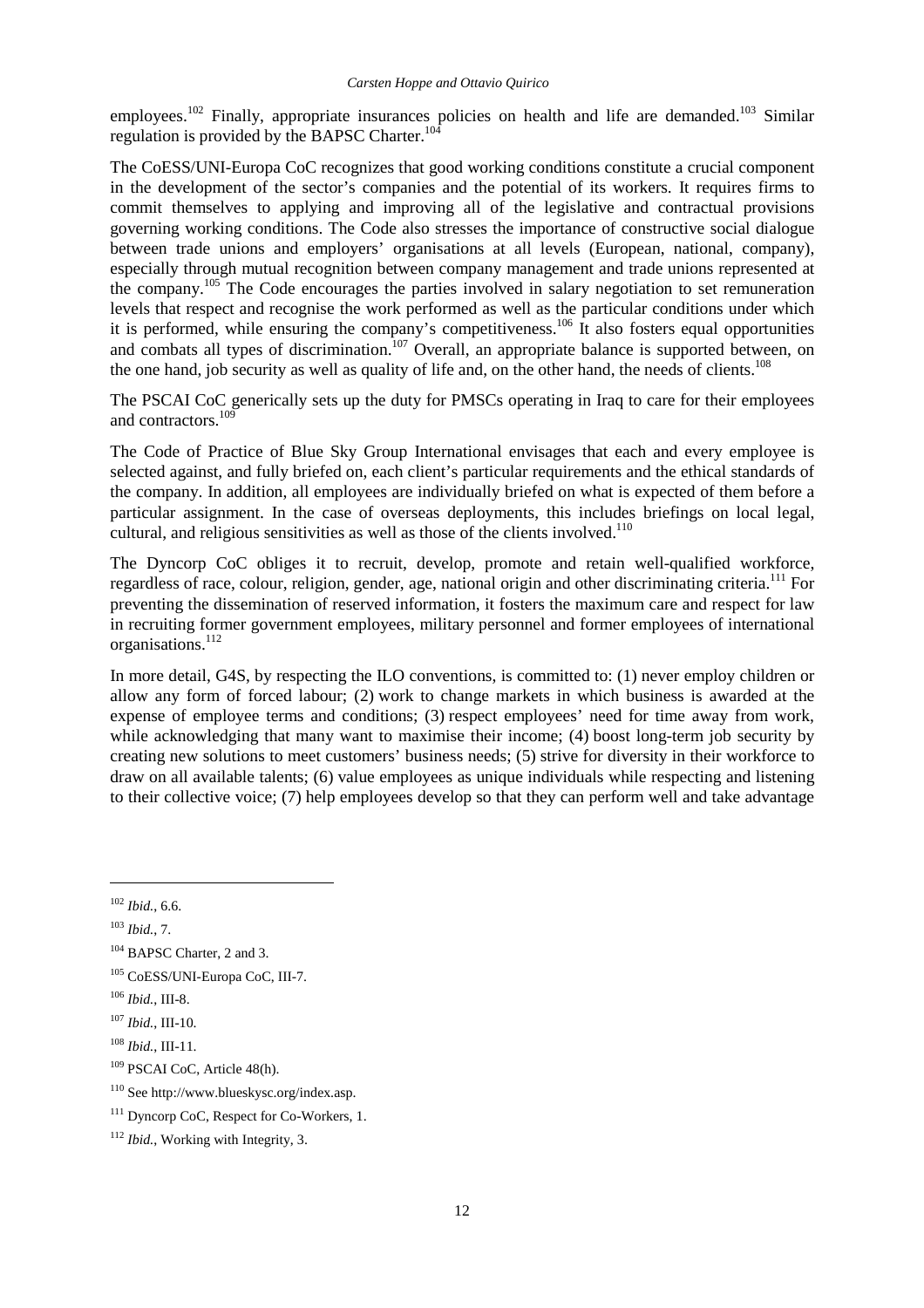of opportunities to progress.<sup>113</sup> Similarly, Secopex generally declares its respect for the ILO conventions<sup>114</sup>

#### 2. Risk Assessment

Given the kind of environment in which PMSCs operate, particular guarantees are offered to their personnel. In this sense, some legislation, voluntary principles and contracts tend to establish for PMSCs the obligation to ensure the safety and health of their employees. In particular, the Sarajevo CoC requires a high level of safety and health standards, as well as the regular revision of related norms by the competent authorities and the industry.<sup>115</sup>

Accordingly, the IPOA CoC recognizes the high level of risk inherent in conflict and post-conflict situations. The Code requires PMSCs to strive to operate in a safe, responsible, conscientious and prudent manner.<sup>116</sup> Thus, PMSCs must inform their personnel of the risk they incur as well as the terms, conditions and significance of their contracts. $117$ 

The CoESS/Uni-Europa CoC provides that all firms must ensure minimum health and safety standards for private security officers, in order to guarantee the maximum possible prevention of professional risks. $118$ 

The BAPSC Charter requests PMSCs to provide all reasonable precautions for the protection of the staff in high risk and life threatening operations.<sup>119</sup>

The Dyncorp CoC recognizes that employees deserve a safe and healthy work environment, free of violence or threats. This is envisaged in the context of respect for health and safety laws and regulation. In particular, attention is paid to the necessity of creating a drug-free workplace through screening and testing. Care is taken also to spot potential environmental hazards.<sup>120</sup>

G4S takes care of employees' physical and mental wellbeing, especially in harsh or hostile environments.<sup>121</sup>

#### *F. Liability*

Pursuant to national legislation, PMSC employees might incur criminal responsibility for violation of both international and domestic law. This is valid also for PMSCs as such, when domestic legal orders provide for the responsibility of legal persons. Offences that do not qualify as criminal are often sanctioned via administrative procedures and entail sanctions such as fines and cancellation of permits.

In particular, the activities of PMSCs can overlap with mercenarism. Thus, it has been suggested that voluntary CoC adopt their own notion of "mercenarism," in order to foster clarity in the matter, concerning both the individuals and the companies.<sup>122</sup> Nevertheless, this remains problematic. In fact,

 $113$  G4S, Corporate Responsibility Report – Employees, at 7.

<sup>114</sup> See http://www.secopex.com/index.php/ethique.

 $115$  Sarajevo CoC, 2.11.

 $116$  IPOA CoC, 5.

<sup>117</sup> *Ibid.*, 6.1.

<sup>118</sup> CoESS/Uni-Europa CoC, III-9.

<sup>&</sup>lt;sup>119</sup> BAPSC Charter, 3.

 $120$  Dyncorp CoC, Respect for Co-Workers, 2, 3.

 $121$  G4S, Corporate Responsibility Report – Employees, at 7.

<sup>122</sup> See N. Rosemann, *Code of Conduct*, at 28.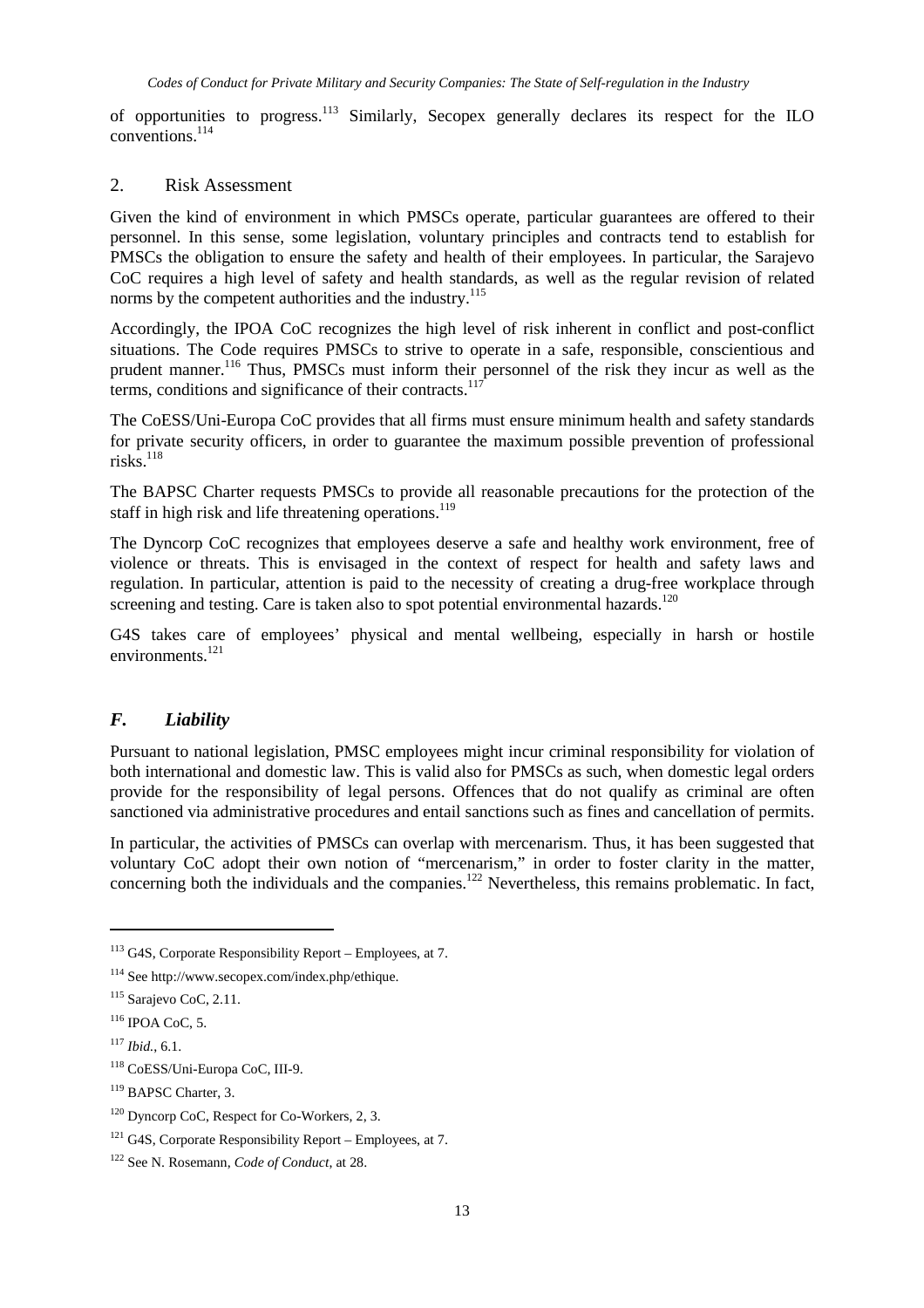since profits are the core aim of PMSCs, self-limitation seems hardly achievable. By contrast, it is realistic to demand transparency of payments, specifically by including personnel's wages in contracts.

Civil responsibility of PMSCs and their personnel arises for damages caused by breaches of contractual obligations, be they internal or external. It can also arise from breaches of extra-contractual obligations (tortious responsibilities). Specific rules can be set up by reason of the risks connected with the activity practiced by PMSCs, especially concerning the insurance and division of risk between the PMSC and the beneficiary of its activity. In this vein, the Sarajevo CoC states that companies insure their staff against risks associated with their work, e.g., through life insurance schemes.<sup>123</sup>

The Sarajevo CoC prevents PSC personnel from using confidential information for personal gain and entering in conflict of interest with their company.<sup>124</sup> It also prohibits firms and their employees to affiliate with political movements or parties, paramilitary or criminal groups, national justice and security agencies, in any manner that contravenes national law.<sup>125</sup>

The Project for a common CoC envisages the responsibility of the companies for omission of control on violations perpetrated by employees<sup>126</sup> and specifically provides for a ban on corruption.<sup>127</sup>

The IPOA CoC recognizes the importance of clear lines of accountability.<sup>128</sup> Liability of PMSCs is particularly stressed for the use of weapons and ammunitions by employees during operations.<sup>129</sup>

Individual CoC make special reference to the importance of fairness and honesty in business. Thus, the Dyncorp CoC imposes compliance with antitrust rules<sup>130</sup> and the duty not to promote restrictive international trade practices.<sup>131</sup> More generally, the Code establishes the obligation for employees properly to use the company's assets and facilities,  $132$  as well as to protect Company information<sup>133</sup> and the Company image.<sup>134</sup> In the context of the Sarajevo CoC,<sup>135</sup> the AECOM CoC and the DynCorp CoC establish and detail the obligation for PMSC personnel not to give or accept bribes in any form or manner.<sup>136</sup> The Dyncorp CoC also requires employees to avoid conflicts of interest with the Company,<sup>137</sup> especially concerning political contributions and lobbying.<sup>138</sup> Secopex proscribes all forms of private and public bribery.

<sup>&</sup>lt;sup>123</sup> Sarajevo CoC, 2.10.

<sup>124</sup> *Ibid.*, 2.8 and 2.15.

<sup>125</sup> *Ibid.*, 2.18.

<sup>126</sup> N. Rosemann, *Code of Conduct*, at 36.

<sup>127</sup> *Ibid.*, at 31.

 $128$  IPOA CoC, 3.1.

<sup>129</sup> *Ibid.*, 9.4.1.

<sup>&</sup>lt;sup>130</sup> Dyncorp CoC, Fairness and Honesty in Business, 2.

<sup>131</sup> *Ibid.*, Fairness and Honesty in Business, 5.

<sup>&</sup>lt;sup>132</sup> *Ibid.*, Protection of Company Assets, 1.

<sup>133</sup> *Ibid.*, Protection of Company Assets, 3.

<sup>134</sup> *Ibid.*, Protection of Company Assets, 7.

<sup>135</sup> Sarajevo CoC, 2.8.

<sup>&</sup>lt;sup>136</sup> AECOM CoC, The Need and Care for Honesty; DynCorp CoC, Fairness and Honesty in Business, 3.

<sup>&</sup>lt;sup>137</sup> DynCorp CoC, Working with Integrity, 1, 2.

<sup>138</sup> *Ibid.*, Working with Integrity, 4.

<sup>139</sup> See http://www.secopex.com/index.php/ethique.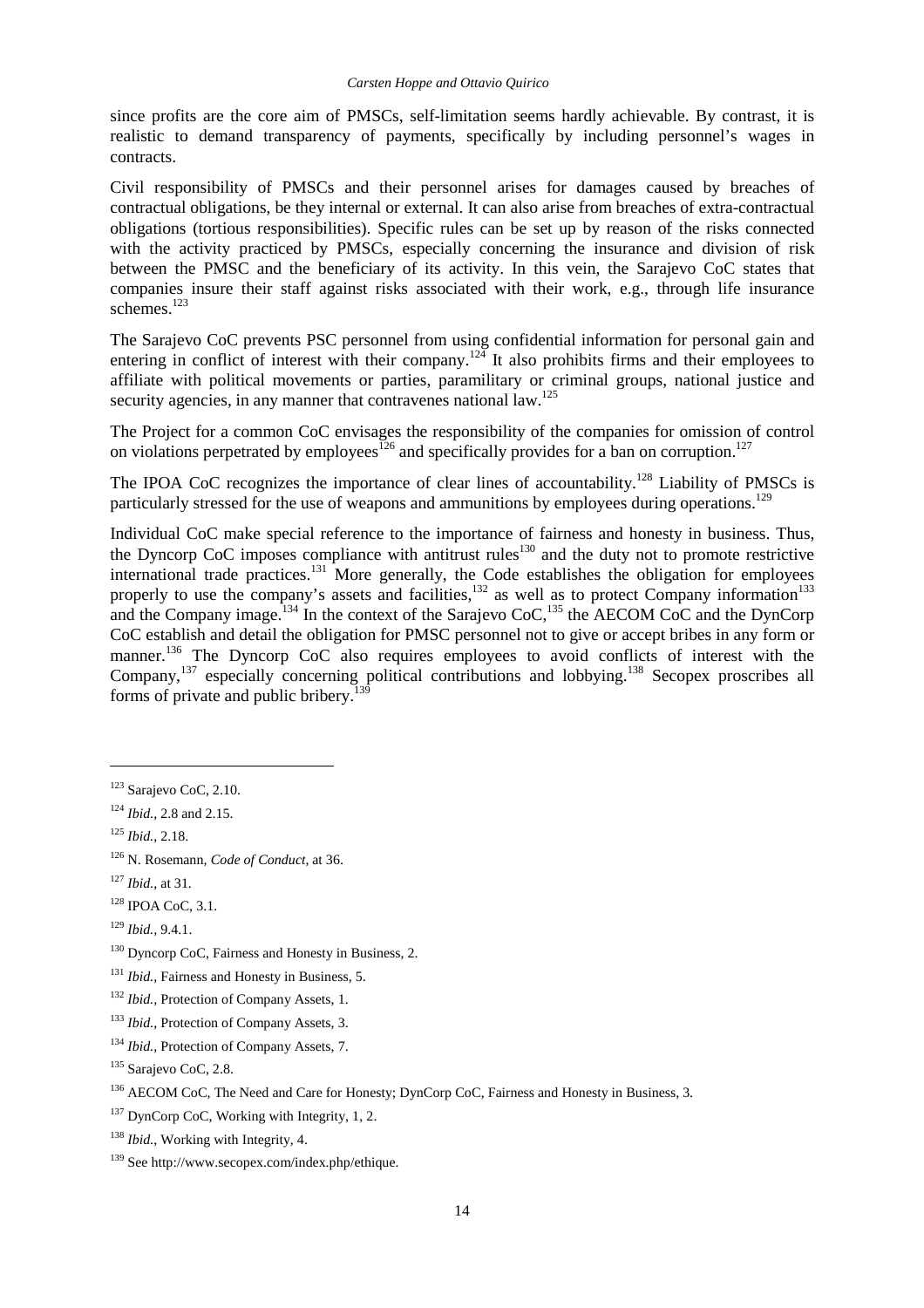The Code of practice of Blue Sky Group International sets up the duty not to pay bribes or financial inducements for provision of services or information, other than legitimate professional consultancy or referral fees. Employees are required to avoid any situation that could create a conflict of interest or threaten the legitimate confidentiality of either the company or its clients, especially when operating abroad. Personnel are expected to guard against accepting bribes or anything that could be used as an inducement or pressure to influence the proper delivery of the services or breach the confidentiality of information.<sup>140</sup>

Control Risks has a policy of strict political neutrality, and thus it does not make donations to any political parties, organisations, or individuals engaged in politics.<sup>141</sup>

#### *G. Remarks on Regulatory Techniques*

Private CoC differ in their origin, scope and aim. It is natural that the structure and language of a group code is not the same as that of an individual code. A few common remarks are nevertheless possible.

Private CoC basically exploit two different techniques for regulating behaviour. A first technique consists in recalling rules set up by other legal instruments. In fact, private CoC tend to follow common patterns, by embodying national and international law in force, human rights and acknowledged moral rules.<sup>142</sup> In particular, private CoC constantly refer to the Geneva Conventions. They also stick to well recognized voluntary regulation, specifically the VPSHR. The clearest example is the declaration of ethics of Secopex, including exclusively references to international conventions.<sup>143</sup> Issues of utility and interpretation arise, both at the corporate and individual levels.

At the individual level it is possible to regard physical persons as the primary addressees of some international obligations, especially in the light of several recent instruments concerning criminal responsibility.<sup>144</sup> Nevertheless, the question arises as to what extent individuals are bound by international obligations. An exemplary case is that of the Geneva Conventions, the applicability of which to PMSCs' personnel is rather controversial. In fact, the Geneva Conventions set up different classifications of subjects in regulating the law of armed conflicts. In particular, a fundamental distinction is drawn between "civilians" and "combatants".<sup>145</sup> Therefore, it must be established to which category of subjects PMSCs' personnel belong, because different consequences flow from different classifications. For instance, civilians are not legitimate targets of attacks and cannot directly participate in hostilities. The recall of the Conventions included in private CoC is fairly general. It does not approach the issue in a technical way, and thus it cannot help to establish the extent of the applicability of such legal rules. For instance, the declaration of ethics of Secopex states that the company "*d'une manière générale adhère à la Convention de Genève de 1949*".<sup>146</sup> The Code of ethics of Sharp End International affirms that the company "abides by all UN sanctions, international law and its interpretations".<sup>147</sup> Legally, such references must be considered rhetorical or a simple

<sup>140</sup> See http://www.blueskysc.org/index.asp.

<sup>141</sup> See Control Risks' Corporate Governance Framework, http://www.controlrisks.com.

<sup>&</sup>lt;sup>142</sup> See, for instance, IPOA CoC, Preamble.

<sup>143</sup> See http://www.secopex.com/index.php/ethique.

<sup>&</sup>lt;sup>144</sup> See F. Francioni, "Four Ways of Enforcing the International Responsibility for Human Rights Violations by Multinational Corporations", in *The Pluridisciplinary Dimension*, at 161-163.

<sup>&</sup>lt;sup>145</sup> See Articles 43, 48 and 50 of Additional Protocol I to the Geneva Conventions.

<sup>146</sup> See http://www.secopex.com/index.php/ethique.

<sup>&</sup>lt;sup>147</sup> See http://www.sharpendinternational.com/how.html.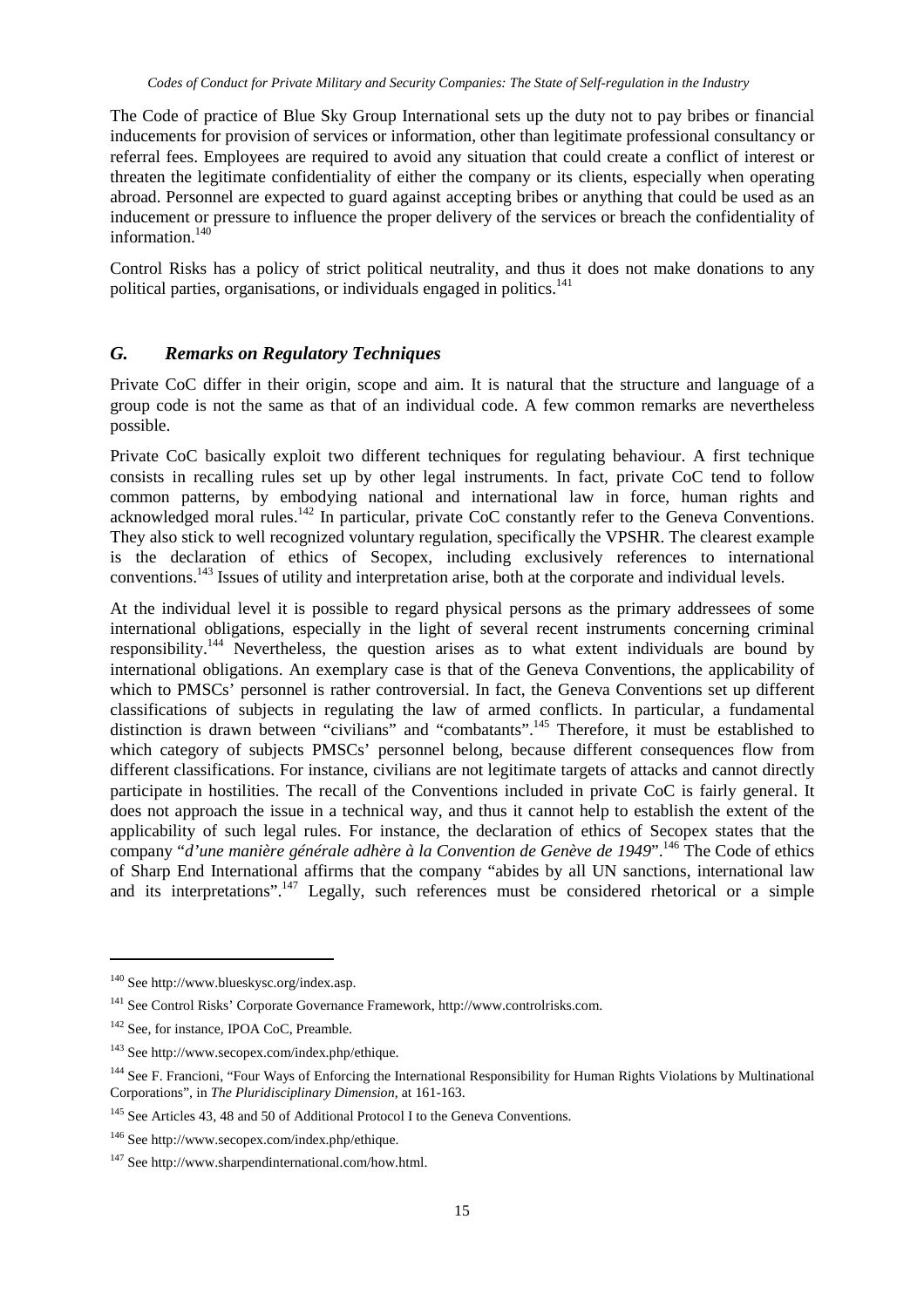manifestation of good will. However, the clarification of the applicability of the international instruments is ultimately a task of states and international law, rather than a duty of PMSCs.

At the corporate level, international subjectivity is highly controversial. The issue whether corporations are directly bound by international conventions is debated. This is due to the fact that international law is traditionally conceived of as a matter of state entities. The controversy is general and maintained also in the field of human rights. For instance, the fact that the UDHR addresses "all nations, [...] every individual and every organ of society" is not unanimously considered a statement sufficient directly to bind private corporations.<sup>148</sup> In the case of a negative answer, the reference of private CoC to international instruments, especially in the matter of human rights and IHL, would be insignificant. In the case of a positive answer, the question arises once again as to what extent international instruments are applicable to PMSCs. This is particularly important considering that international jurisdictions lack the means to enforce human rights violations perpetrated by private corporations. Given this background, the value of the contribution that private CoC bring to the debate by simply referring to international instruments is doubtful. Therefore, one might wonder what the legal effect is of the statement that Control Risks "supports the Universal Declaration of Human Rights" and "abides by the Voluntary Principles on Security and Human Rights".<sup>149</sup>

A second technique adopted by voluntary CoC consists in directly governing conduct. This could help to add binding rules when the applicability of existing legal norms is uncertain. Nevertheless, the language employed is not really rigorous. As a result, it seems that voluntary CoC prove hardly helpful for creating a significant legal framework for PMSCs.<sup>150</sup>

An example is the individual Code of Practice of Blue Sky Group International in the matter of professional standards. The Code provides:

Customer Focus: We put our customers first and tailor all of our work to the customer's specific requirements. In doing so, we take an independent, strategic, and holistic approach to our customers' requirements, assessing *all possible* implications of the situations they face. *We then tell the customers what they need to know, not just what they want to hear*.

Confidentiality: As security professionals, we *fully* understand and respect the need for client confidentiality. We go to *great* lengths to understand each client's particular security requirements and protect information and documents entrusted to us [*emphasis added*].<sup>151</sup>

The language employed is broad, so that the content of the rules is not clearly defined. The tendency to generalisation is stressed by redundant adjectives and adverbs such as "all possible", "fully", "great". It is also difficult to ascertain the exact meaning of expressions such as "what they need to know" rather than "what they want to know". On the one hand, it is certainly difficult to elaborate a detailed regulatory framework. On the other hand, the regulation is void if the content of obligations is elusive.

Naturally, distinctions must be taken into account. For instance, the group CoC issued by CoESS and Uni-Europa is an example of a fairly well drafted regulation. In the matter of relations with clients, for instance, the Code provides:

It is the responsibility of each national federation of private security companies and its members to convince clients (public or private) to award contracts on the basis of the best value for money. Private security companies must also ensure that client companies ensure the respect of the principles of equal opportunities and non-discrimination with respect to the security officers made

<sup>148</sup> For an exhaustive presentation of the debate in the matter see F. Francioni, "Four Ways", in *The Pluridisciplinary Dimension*, at 163-169; P. Acconci, "Accountability of Multinational Enterprises for Human Rights: Is Anything Going Differently?", in *The Pluridisciplinary Dimension*, at 121 ff.

<sup>149</sup> See Control Risks' Corporate Governance Framework, http://www.controlrisks.com.

<sup>&</sup>lt;sup>150</sup> For a comprehensive view of the problems related to the language of private CoC see C. Hoppe, "Corporate Social Responsibility at the Frontline? The Case of the Private Military Companies", in *The Pluridisciplinary Dimension*, at 82-84.

<sup>151</sup> See http://www.blueskysc.org/index.asp.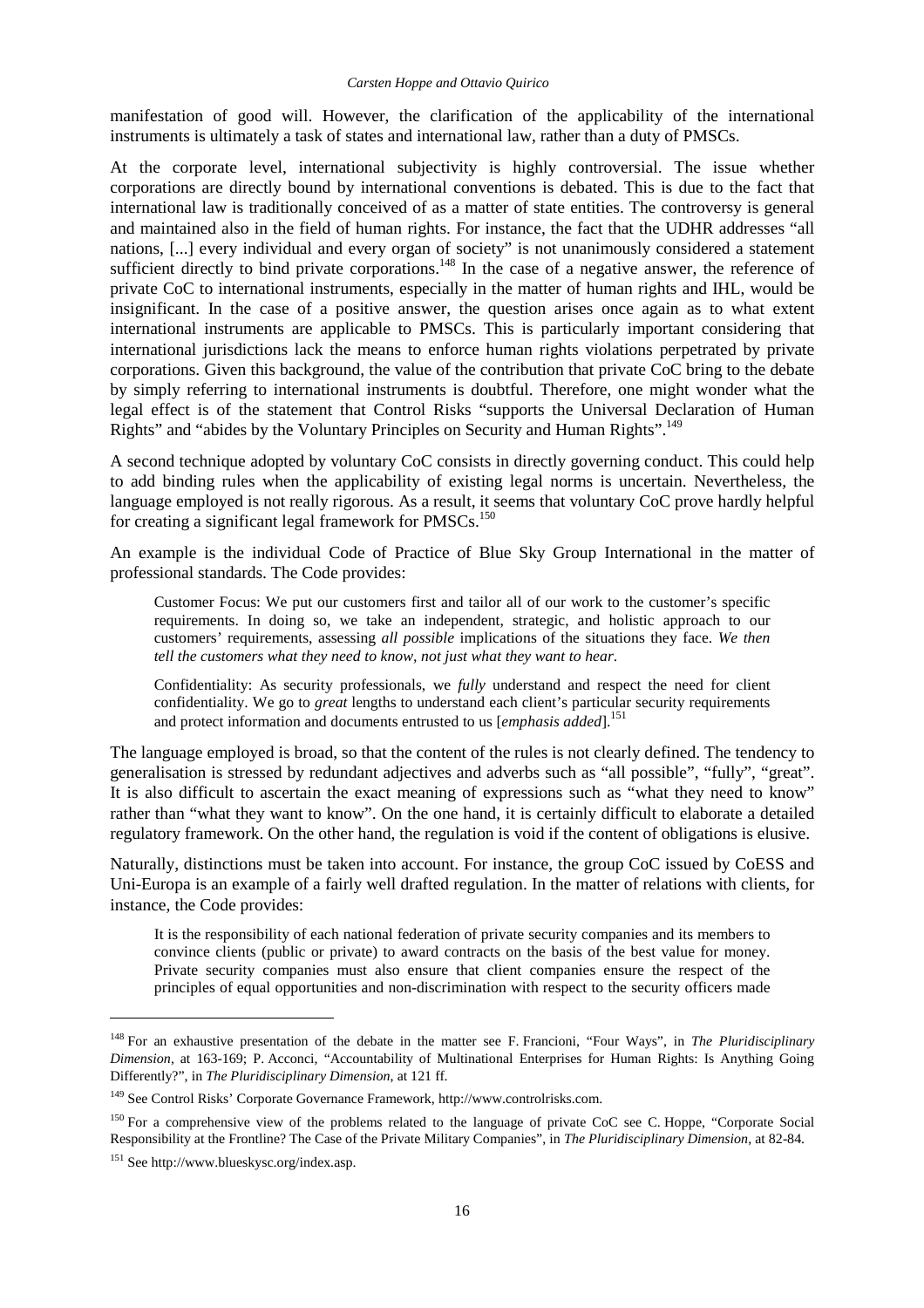available to them, the respect of good working conditions for employees, and their well being at their places of employment.<sup>152</sup>

This regulation does not enter into details which would be probably excessive for a group code, but it provides a sufficiently strict framework for regulation, coordinated with national regulations. It is nevertheless true that a certain level of generalisation, necessary at the federative level, is not tolerable for individual CoC.

Overall, from the legal viewpoint CoC are problematic, especially if one thinks that the main reason for the need of private rather than public regulation in the matter of security is the fact that the industry has better knowledge of the field. However, they are interesting as ethical instruments, from the perspective of CSR.

#### **4. Procedural Rules**

#### *A. Enforcement Provisions Built into Existing Initiatives*

Industry-driven self-regulation initiatives such as the CoC we have already introduced presuppose that firms include obligations in CoC that they may otherwise not be formally required to uphold. Examples include human rights treaties. Other obligations, such as provisions of national law, while formally binding on them, may be difficult to enforce due to problems of the local legal system in the conflict-ridden areas in which PMSCs routinely operate. However, the inclusion of obligations in a code of conduct will in any event only be credible and effective in adding to the accountability of a given firm, if it is tied to an additional enforcement mechanism.<sup>153</sup> Accordingly, a code of conduct cannot be effective if both the act of committing to a code of conduct *and* the compliance with it are entirely voluntary, and breaches remain without consequence. Enforcement in this regard may simply mean that the firm would face a credible risk of damaging its reputation if it violates the provisions of its code of conduct. Yet, by for example, tying the code of conduct into contracts with clients, it could also be mandated that such a firm will face e.g., a contractual penalty on top of existing other legal and non-legal consequences, which will add an incentive to comply with the norm in question. Presently, there are very few examples of clear enforcement mechanisms in the industry. Taken at face value, most initiatives seem to rather rely on market mechanisms to ensure compliance. As we will discuss below, this reliance may often be misplaced. Thus, with a view to achieving more effective and credible CoC, the inclusion of enforcement mechanisms beyond mere market control is highly desirable.

Regarding the two existing group CoC, great differences become immediately apparent, with the BAPSC's Charter not containing any specific mechanism, and IPOA's Code of Conduct being tied to an elaborate, if not very strict, enforcement mechanism. The BAPSC has a process in place designed to screen new members and to promote provisional members to full membership status.<sup>154</sup> However, there are no additional means of implementation of the Charter of the BAPSC in the members' internal operations. Similarly, the initiative lacks any external mechanisms offering incentives for compliance of members, or to reprimand members or otherwise enforce violations of the BAPSC Charter. There is no formalized way of addressing complaints. Related to the absence of implementation processes, the BAPSC Charter lacks any formal monitoring procedures, and no efforts regarding transparency, oversight mechanisms and third-party stakeholder input into the process are apparent.

<sup>152</sup> See CoESS/Uni-Europa CoC, III-12.

<sup>&</sup>lt;sup>153</sup> The term "enforcement mechanism" is used here in a broader sense than "legally enforceable". We use it to refer to means that compel observance of or compliance with a norm. In that sense, a code of conduct that does not formally refer to any other enforcement mechanism likely assumes that enforcement will be by way of market pressure and/or public opinion.

<sup>154</sup> See http://bapsc.org.uk/membership-membership\_criteria.asp.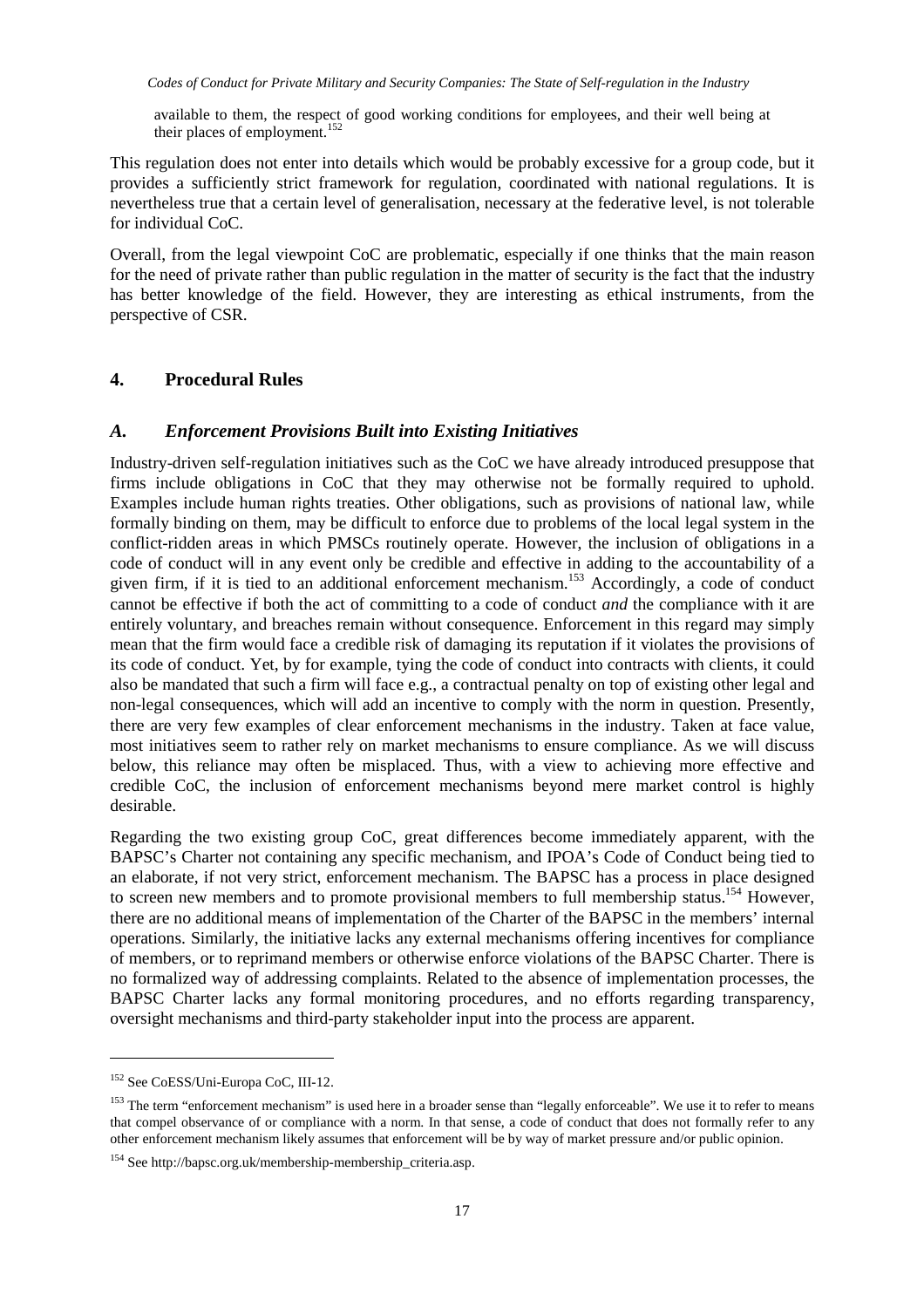Formally, IPOA follows a very different model with an intricate procedure ostentatiously dubbed "Enforcement Mechanism". As regards external enforcement, the IPOA Code of Conduct already threatens that members who fail to uphold a provision "may be subject to dismissal from IPOA".<sup>155</sup> Moreover, the Code incorporates the so-called "IPOA Enforcement Mechanism", a system allowing complaints by third parties. The IPOA Enforcement Mechanism in principle allows anyone to lodge a written complaint against a member of IPOA for violations of the IPOA Code of Conduct.<sup>156</sup> In addition, the Enforcement Mechanism provides a process – not legally binding – in which the Standards Committee of the International Peace Operations Association (SCIPOA) addresses complaints against a member company. The SCIPOA is composed of designees of the members.

Complaints are received by a Chief Liaison Officer designated by IPOA, and initially screened by a three-member "Task Force" of the SCIPOA, no member of which may be affiliated with the company to which the complaint relates. The task force can then decide to throw out the complaint as "specious or irrelevant to the Code's provisions."<sup>157</sup> Otherwise the complaint will be forwarded to the full SCIPOA for review. Rejections by the Task Force can be appealed by complainants.<sup>158</sup>

The full SCIPOA, composed of designees of all firms elected to the IPOA Board, can then decide to either impose corrective measures and sanctions, or reject the complaint.<sup>159</sup> Appeals by companies subject to complaints, but not by complainants, are possible.<sup>160</sup> Final decisions of the SCIPOA are to be publicized upon the conclusion of the hearings.<sup>161</sup>

Sanctions to be imposed by the SCIPOA may include probation, or exclusion from IPOA or "other disciplinary measures".<sup>162</sup> Sanctions (presumably other than suspension or exclusion) are to be monitored by a Compliance Monitoring Committee.<sup>163</sup> The decision to exclude a member is subject to appeal, must be ratified by the Board of IPOA and IPOA Executive Committee, can be subsequently rescinded, and the member can be readmitted to IPOA after six months.<sup>164</sup> All participants in the Enforcement Mechanism (except the complainant) have to sign non-disclosure agreements.<sup>165</sup> While submissions by the complainant are deemed public unless a special request for confidentiality is made, all submissions by IPOA members are deemed confidential absent a special waiver by the member.<sup>166</sup>

A crucial weakness of the mechanism is that a member company that withdraws from IPOA before or even while a complaint is being addressed will not be subject to the process, and can thus avoid the "noisy breakup" that represents the only true enforcement mechanism available to IPOA. This happened, when the first member company threatened with dismissal, Blackwater, withdrew its membership just after investigations into its business by IPOA were started, and accordingly all investigations into its conduct by the SCIPOA were halted. The only public statement by IPOA regarding the issue was a press statement acknowledging the withdrawal, and declaring that

<sup>155</sup> *Ibid.*, para. 11.

<sup>156</sup> IPOA Enforcement Mechanism, available at http://ipoaworld.org/eng/enforcementv01eng.html, at para. 2.1.

<sup>157</sup> *Ibid.*, at para. 2.2.10.

<sup>158</sup> *Ibid.*, at paras. 3.3.-3.13.

<sup>159</sup> *Ibid.*, at para. 4.2.4.

<sup>160</sup> *Ibid.*, at para. 4.6.

<sup>161</sup> *Ibid.*, at para. 2.1.

<sup>162</sup> *Ibid.*, at para. 5.6.

<sup>163</sup> *Ibid.*, at para. 6.1-6.10.

<sup>164</sup> *Ibid.*, at paras. 6.13-6.14; 6.16, 7.7.

<sup>165</sup> *Ibid.*, at Section 8.

<sup>166</sup> *Ibid*.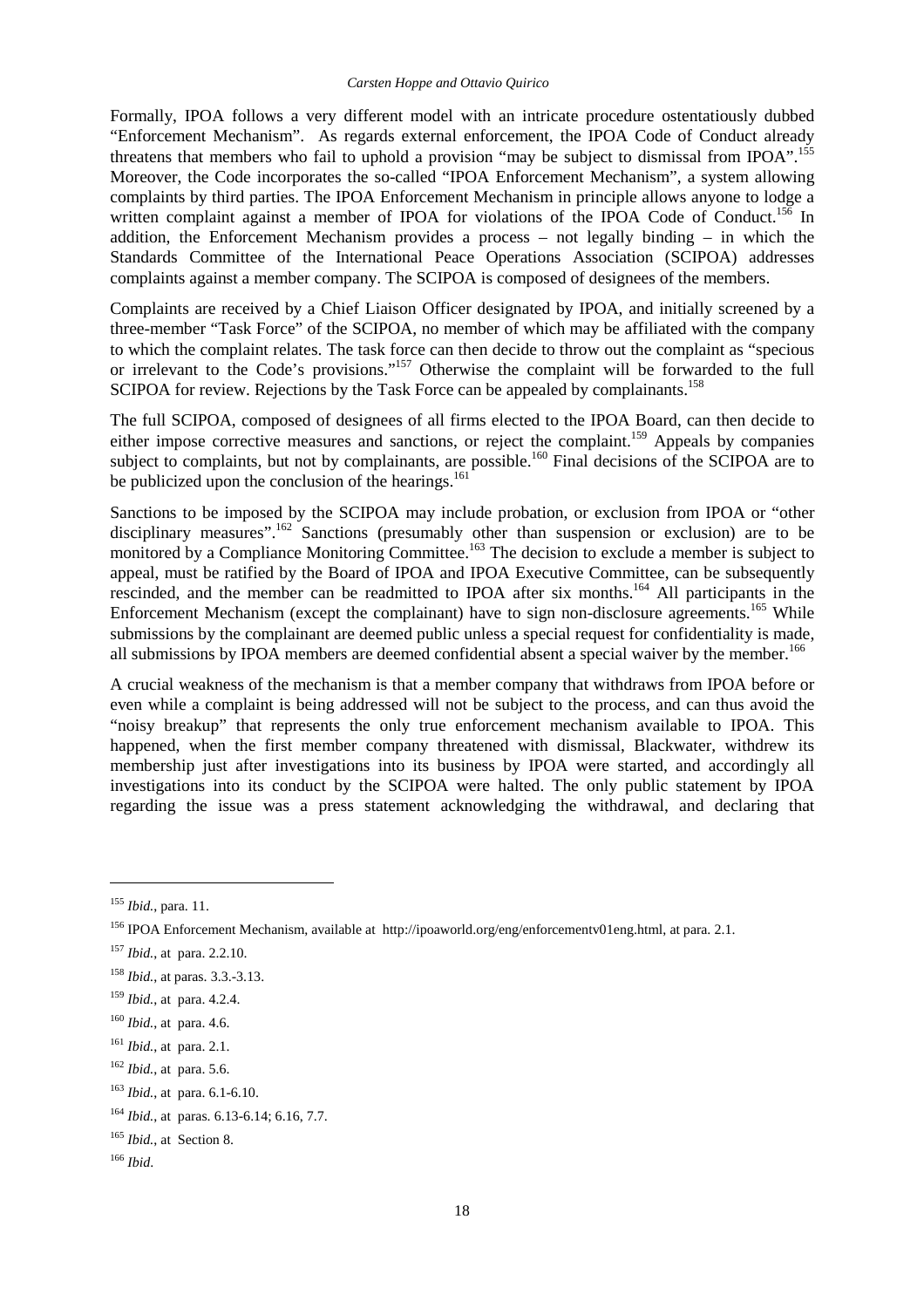Blackwater was a member in good standing before it withdrew from IPOA.<sup>167</sup> Moreover, it has been pointed out that neither the Code of Conduct, nor the so-called Enforcement Mechanism obliges Members to react to a complaint by submitting information regarding the alleged conduct. Lastly, neither the Code of Conduct nor the Enforcement Mechanism provide for internal or independent monitoring of compliance with the Code of Conduct and the norms referred to in it.

Besides the two group CoC by the BAPSC and IPOA, the industry has brought about numerous CSR initiatives by individual firms. As we have seen, most of those statements contain broad language that is concerned with customer relations and employee welfare and remain largely irrelevant to the specific risks PMSC activities pose in terms of violations of Human Rights (other than, potentially, the rights of the employees), and violations of International Humanitarian Law. Similarly, those individual CoC do not contain specific enforcement mechanisms, with the exception of Blue Sky, which advertises that its activities are overseen by an Ethical Overview Committee. According to company publications, the Overview Committee consists of "individuals of international standing and unimpeachable integrity who are neither shareholders nor employees of Blue Sky". Specifically, the three individuals currently composing the committee are Martin Bell, former BBC international correspondent and Member of Parliament, Dr David Shattock, a retired police Chief Constable, and General Sir Rupert Smith, former NATO Deputy Supreme Allied Commander.

The Ethical Overview Committee reviews all Blue Sky operations, and has the power to veto any activity undertaken by Blue Sky if it deems the activity runs counter to Blue Sky's ethical standards. Blue Sky also operates an appeals process open to "anyone with a legitimate involvement in its operations (whether as sponsor, client, employee or in any other capacity)". It is not clear whether this mechanism would allow for complaints by third party victims of harmful conduct of Blue Sky personnel.

#### *B. Challenges for Purely Market-Based Enforcement*

 $\overline{a}$ 

In what follows, we seek to discuss factors that will tend to limit the effectiveness of CoC as means to achieve greater compliance with, and greater accountability for violations of human rights and international humanitarian law in the PMC industry. First, we will discuss incentive problems for initiatives that do not include enforcement mechanisms but rather seek to rely entirely on the market, such as reputation costs, in order to ensure compliance with the norms they seek to promote. Second, monitoring problems that will tend to undermine the effectiveness of CoC will be discussed.

PMSCs are corporate entities motivated, at least among other things, by profit. They operate in a market, and this market will to a large degree guide their decision-making. The market brings together supply and demand. However, it has been suggested that the PMSC industry does not face a competitive market.<sup>168</sup> This has important implications: only if clients actually value compliance with human rights or international humanitarian law obligations expressed in CoC, *and* if clients have sufficient market power to bargain for it will firms compete in terms of that value. On the one hand, as has been suggested for the PMSC industry, if clients face a sellers' market, so that there is simply little or no alternative for a given provider, there is no competition, and hence firms will escape with as few obligations as possible. This in turn would mean that firms would not subscribe to CoC, or at least not to those ensuring effective enforcement. On the other hand, even if there is some competition, it is not clear that clients will bargain for efficient CoC with respect to human rights, IHL or other norms. One does not have to go as far as to suggest that clients of PMSCs do specifically contract with firms with

<sup>&</sup>lt;sup>167</sup> IPOA Statement Regarding the Membership Status of Blackwater USA, available at http://ipoaonline.org/php/index.php?option=com\_content&task=view&id=156&Itemid=80.

<sup>168</sup> See, e.g., J. Cockayne, *Commercial Security in Humanitarian and Post-Conflict Settings: an Exploratory Study,*  International Peace Academy (2006), at 10.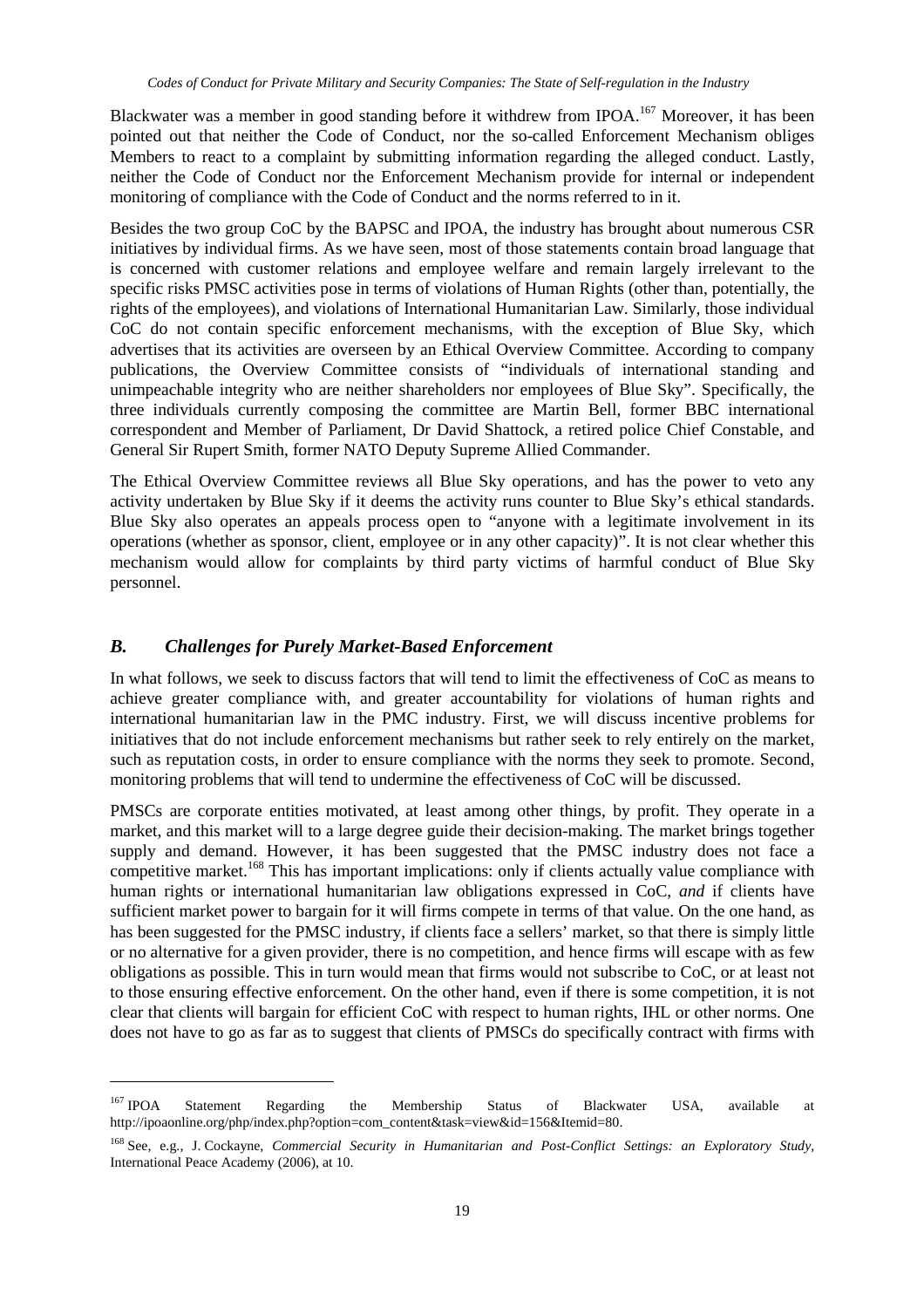#### *Carsten Hoppe and Ottavio Quirico*

a bad reputation in that regard, but clients may simply be indifferent to these values. If that is the case, firms will have little incentive to compete in terms of compliance with these norms.

The fact that there are some firms that employ CoC incorporating human rights and IHL obligations cannot without more dispel these concerns, as PMSCs could simply be engaging in window-dressing. Much depends on whether the potential stigma stemming from a violation of human rights or international humanitarian law will in fact be passed on to the client. Assuming the stigma is not passed on, for example because the majority of such incidents are usually not highly publicized, clients will have very little incentive to put pressure on PMSCs to comply. On the other hand, recent reports of PMSCs allegedly flouting IHL and Human Rights, such as the shooting at Nisoor Square in Iraq, suggest that public awareness of PMSCs' abuses is rising.

Even if the stigma is actually passed on, i.e., a client will be connected to the violation, there are still two possibilities: either the client cares about its reputation in that respect, or not. Here, we can envision several scenarios, depending on the nature of the client, be it a state, a corporation, or even an NGO. At least for states and corporations, plausible illustrations can go either way. An unpopular government of a failing state, could care less about its reputation with respect to human rights, and might be happy to run the risk of violations to hire the cheapest PMC available. On the other hand, a solid democracy with a healthy civil society might well care a lot about its reputation, and be willing to pay a premium to be able to contract private military services that reliably conform to its values. At the least we would expect the latter to ensure plausible deniability in case violations still occur. Similarly, we would expect to encounter corporations on either end of the spectrum, depending on the importance of their brand name for their operations. As for NGOs we may, if somewhat naïvely, hope that they would mostly fall on the side of a real interest in accountability of PMSCs, not only because they likely will have a brand name that would be damaged. However, there are numerous anecdotal accounts of NGO personnel in the field hiring security without inquiring into their human rights records. A key difference between these players may, however, be that states, unlike corporations or NGOs, may be held responsible internationally if their conduct falls below a certain threshold and/or violates a norm of international law, which may add an incentive for them to bargain for effective human rights and IHL protection.<sup>169</sup>

What we loosely referred to as "passing on stigma" immediately above, can be more properly framed as the issue of whether, in turn, the client of the PMC cares for either a market (in the case of a corporate client) or a civil society (in the case of states and NGOs) that values compliance with human rights and international humanitarian law. However, even taking this for granted,<sup>170</sup> a second assumption necessary for such pressure to be exerted is the availability of information about the market and its players. Anyone who has researched in the PMSC field can attest to the fact that this is far from the case. While some PMSCs are forthcoming with information, most industry representatives still stress that the nature of their business does not allow them to discuss information contained in their contracts. Moreover, obtaining information about the subject in issue here, i.e., violations of human rights or international humanitarian law in a conflict situation, is inherently very difficult, even though NGOs and the press, with the help of modern technology, help to fill this gap. Accordingly, even if a client would be inclined to assess performance of a contract on the basis of compliance with a code of conduct that includes a commitment to human rights and international humanitarian law, reliable information may be lacking. Even assuming competition, and clients who bargain for human rights and IHL compliance, the industry reportedly still contains a significant amount of firms that are not repeat players. If a firm is thus able to reorganize, and in the process loses its tainted reputation, it has no incentive to honour its human rights commitments.

<sup>&</sup>lt;sup>169</sup> For a discussion of PMSCs and state responsibility see C. Hoppe, "Passing the Buck: State Responsibility for Private Military Companies (January 1, 2009)", *European Journal of International Law* (2008), Vol. 19, pp. 989-1014.

<sup>&</sup>lt;sup>170</sup> For a discussion of the limits of brand value and hence effective CSR pressure see J. Liubicic, "Corporate codes of conduct and product labelling schemes", 30 *Law and Pol'y Int'l Bus.* 111 (1998), at 139.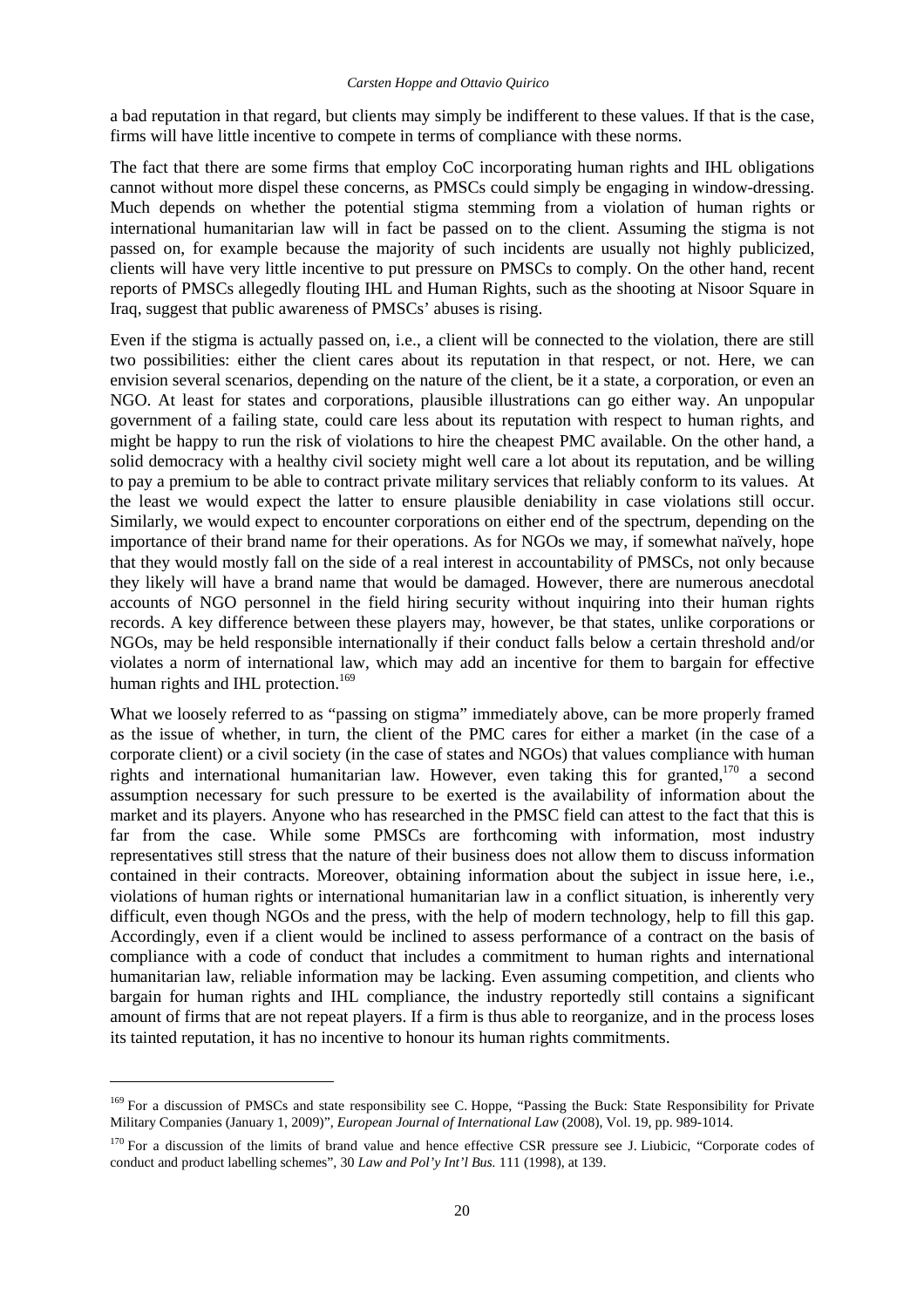In sum, we find that the market in which PMSCs operate shows many signs that tend to counteract PMSCs' incentives to submit to effective CoC with respect to human rights and IHL. However, we currently lack the data to test these findings empirically. What we can take away from this discussion, however, is that we have a strong indication that the market for PMSCs cannot, with respect to incentives, be easily compared to, for example, the apparel industry, where such players as Nike or Levi's have faced tremendous pressure to submit to CoC with respect to labour rights. The imperfections in the market suggest to us not that CSR initiatives and CoC could not play a beneficial role, but rather that, for the time being, firms will have to rely on enforcement mechanisms beyond the market alone if their CSR efforts are to be taken seriously.

#### *C. One More Caveat: Monitoring*

A second crucial aspect that sets the PMC industry apart from others is the difficulty effectively to monitor the conduct of PMC employees. Firstly, monitoring in a conflict zone generally proves very difficult. This will of course vary depending on the service provided. It will be much easier to monitor activities that take place indoors or in a small, confined area, and in groups, such as the detention services provided by PMSC personnel. Monitoring becomes increasingly difficult as activities approach the frontline, are conducted covertly and/or over a widespread area and by individuals, such as mobile protection services. The above points are especially valid if we envision external monitoring provided by accounting firms or NGOs, which would in turn have to be protected in the theatre of operations, creating substantial additional costs.

Accordingly, the financial burden to ensure effective monitoring may simply become too high, especially for small operators. In a competitive market in which clients care about human rights and IHL, those operators should be priced out of the market. While we have already outlined our doubts as to the composition of the market at present, this may be a point where growing consolidation will likely help, in that bigger companies, being able to provide somewhat better monitoring, have an incentive to compete in that regard and thus push the benchmark up.

Lastly, we should address problems of monitoring related to PMC personnel: first, the quick personnel fluctuation in the industry will complicate effective monitoring, as an employee may already be employed for a different company potentially in a different geographic region, which makes inquiries into allegations difficult. Moreover, PMC personnel may seek out employers that subject them to less control, either out of fear of liability or simply to increase job security. This effect is especially significant in the PMC industry where a key objective of the CoC goes beyond the traditional CSR concern for labour rights namely to the benefit of the employees, and rather addresses violations of human rights and International Humanitarian Law primarily bestowed upon others. Similarly, where CoC incorporating human rights and international humanitarian law are already in place, there is a danger that PMSC personnel will not report abuses for fear of job losses or tainting the reputation of their firm.<sup>171</sup>

Having demonstrated that, both with respect to incentives for firms to submit to effective CoC and with respect to monitoring, we find strong indicators that suggest to us that effective CSR will be difficult to achieve in the PMSC industry, and, particularly, that reliance on the market alone seems to be misplaced.

<sup>&</sup>lt;sup>171</sup> For a discussion of these effects in other industries see J. Liubicic, *ibid.*, with further references.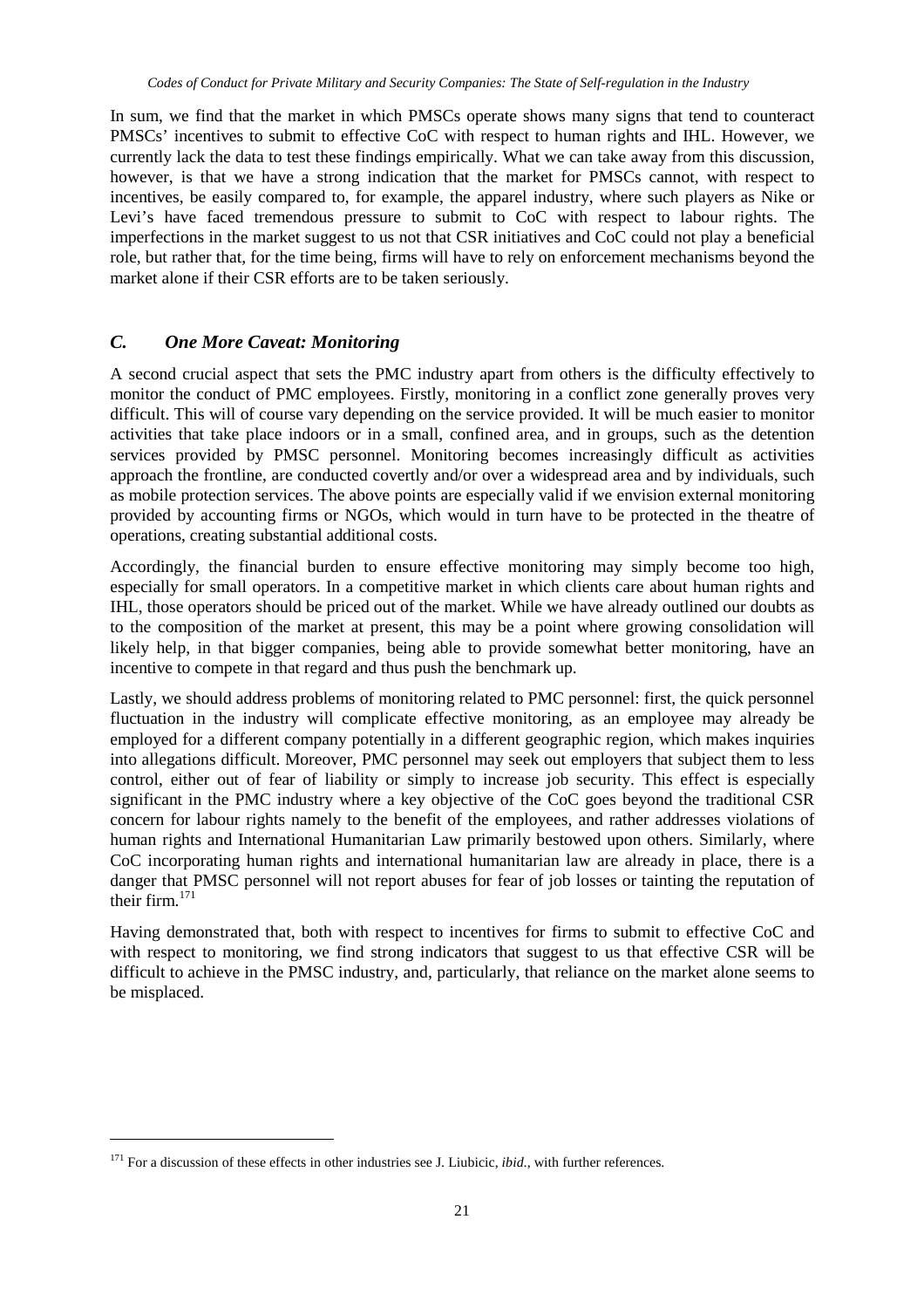### **5. Conclusion**

The present paper assessed the state of self-regulation initiatives in the Private Military and Security industry. Specifically, it focused on Codes of Conduct (CoC), including best practices and ethics declarations initiated by firms. The focus, however, is narrower than the complete PMSC industry, in that it specifically addressed only instruments designed, at least in part, to apply to the provision of coercive services in contexts of armed conflict.

Different categories of private CoC exist. Basically, these initiatives can be divided into federative and individual. Federative codes are created by associations of PMSCs at the international, regional and national levels. Individual codes are autonomously elaborated by single companies and designed to match the federative regulation, if the firm subscribes to any. Private CoC tend to refer to voluntary, national and international rules existing in the matter of licensing, contracts, services, resort to force, labour law, and liability. They also add complementary norms.

As for the licensing regime, transparency is supported both from the standpoint of the corporations and their personnel. Contracts are envisaged only with carefully selected subjects practicing legal activities. For regulating the provision of the services, private CoC make constant reference to human rights instruments, especially the Geneva Conventions and the VPSHR. Specific controls are fostered for allowing resort to (armed) force. Labour rules tend to create proper working conditions and pay critical attention to the risk incurred by the personnel in the security sector. In the matter of liability, much attention is devoted to financial issues, aiming to foster honesty and fairness in business; corruption, conflict of interests and confidentiality are particularly targeted.

Technically speaking, the language of the Codes is often vague, therefore problems of interpretation arise. In fact, on the one hand references to existing public and voluntary regulation do not specify the extent to which such norms apply to PMSCs and their personnel. On the other hand, it is difficult to define precisely the content of autonomously established rules.

With respect to enforcement provisions, great differences become immediately apparent regarding the two existing group CoC, with the BAPSC's Charter not containing any specific mechanism, and IPOA's Code of Conduct being tied to an elaborate, if not very strict, enforcement mechanism. The BAPSC, which has a process in place designed to screen new members and to promote provisional members to full membership status, yet lacks any additional means of implementation offering incentives for compliance of members, or to reprimand members or otherwise enforce violations. Formally, IPOA follows a very different model with an intricate procedure ostentatiously dubbed "Enforcement Mechanism". As regards external enforcement, the IPOA Code of Conduct already threatens that members who fail to uphold a provision may be subject to dismissal from IPOA. Moreover, the Code incorporates the so-called "Enforcement Mechanism", a system allowing complaints by third parties. This system in principle allows anyone to lodge a written complaint against a member of IPOA for violations of the IPOA Code of Conduct. Yet, one crucial weakness of the process is that a member company that withdraws from IPOA before or even while a complaint is being addressed will not be subject to the process, and can thus avoid the "noisy breakup" that represents the only true sanction available to IPOA.

Besides the two group CoC by the BAPSC and IPOA, the industry has spawned numerous CSR initiatives by individual firms which remain largely irrelevant to the specific risks PMSC activities pose to Human Rights and International Humanitarian Law. Similarly, these individual CoC do not generally contain specific enforcement mechanisms.